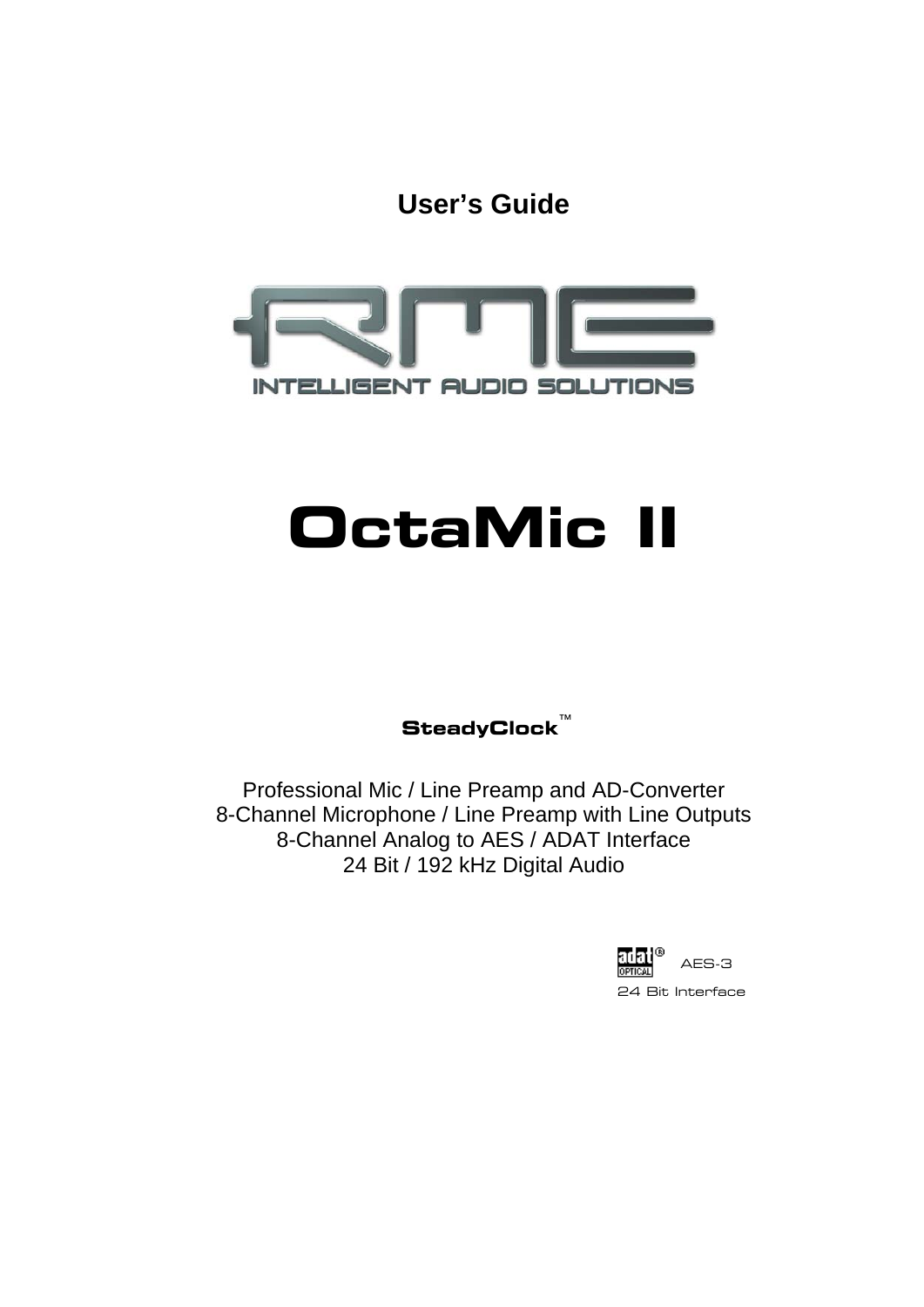# **General**

| $1 \quad \blacksquare$ |  |
|------------------------|--|
| $\mathbf{2}$           |  |
| 3                      |  |
| 4                      |  |
| 5                      |  |
| 6                      |  |

# **Usage and Operation**

### **7 Front Panel**

|  | 8 Rear Panel               |  |
|--|----------------------------|--|
|  |                            |  |
|  |                            |  |
|  | 9 External Synchronization |  |
|  |                            |  |
|  |                            |  |

# **Inputs and Outputs**

|  | 10 Analog Inputs / Outputs                  |  |
|--|---------------------------------------------|--|
|  |                                             |  |
|  |                                             |  |
|  | 11 Digital Outputs                          |  |
|  |                                             |  |
|  |                                             |  |
|  | 12 Word Clock                               |  |
|  | 12.1 Technical Description and Background20 |  |
|  |                                             |  |

# **Technical Reference**

|  | <b>13 Technical Specifications</b> |     |
|--|------------------------------------|-----|
|  |                                    | -24 |
|  |                                    |     |
|  |                                    |     |
|  |                                    |     |
|  |                                    |     |
|  |                                    |     |
|  | 14 Technical Background            |     |
|  |                                    |     |
|  |                                    |     |
|  |                                    |     |
|  |                                    |     |
|  |                                    |     |
|  |                                    |     |
|  |                                    |     |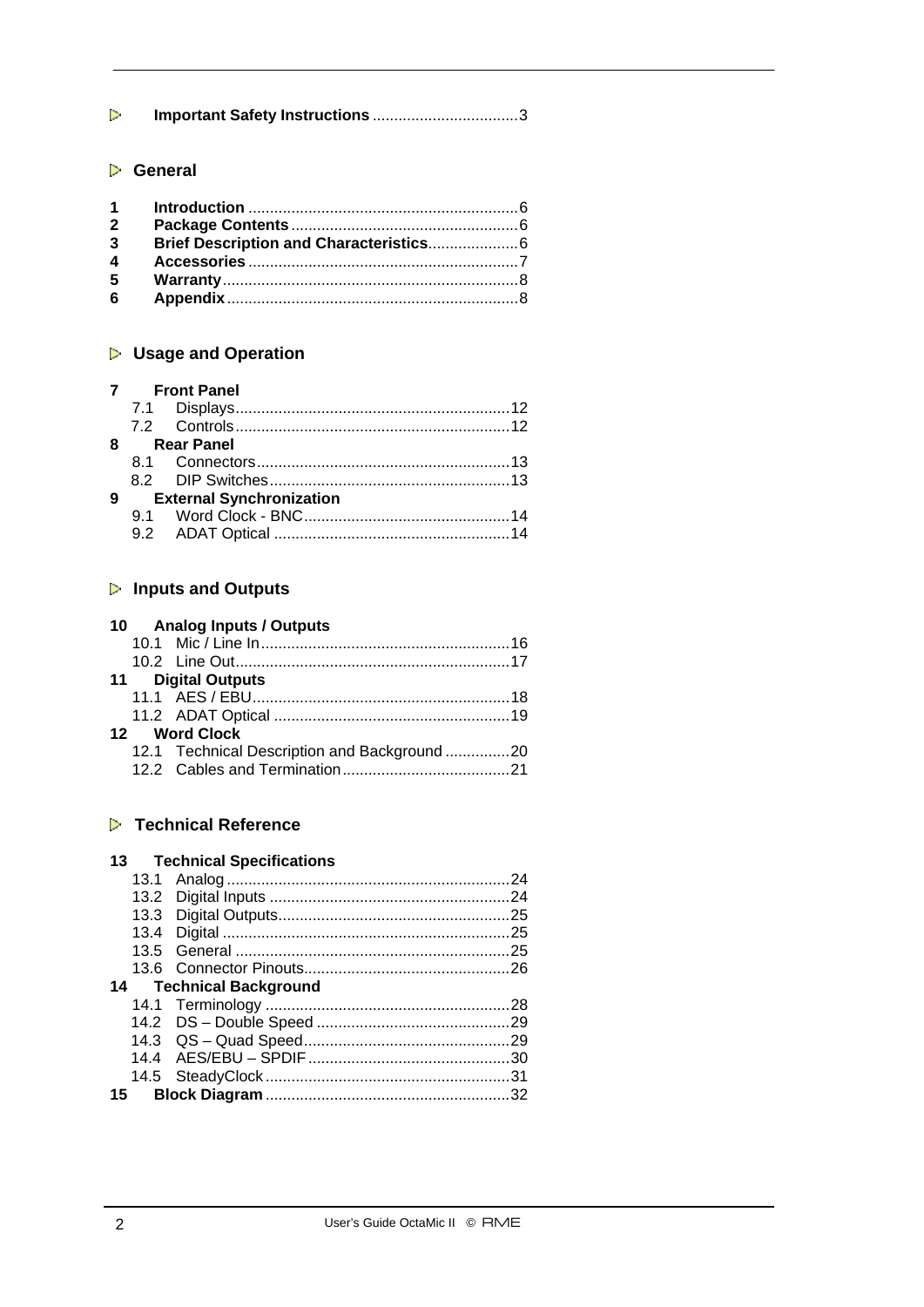# **Important Safety Instructions**



#### **ATTENTION! Do not open chassis – risk of electric shock**

The unit has non-isolated live parts inside. No user serviceable parts inside. Refer service to qualified service personnel.



#### **Mains**

- The device must be earthed never use it without proper grounding
- Do not use defective power cords
- Operation of the device is limited to the manual
- Use same type of fuse only



To reduce the risk of fire or electric shock do not expose this device to rain or moisture. Prevent moisture and water from entering the device. Never leave a pot with liquid on top of the device. Do not use this product near water, i. e. swimming pool, bathtub or wet basement. Danger of condensation inside – don't turn on before the device has reached room temperature.



#### **Installation**

Surface may become hot during operation – ensure sufficient ventilation. Avoid direct sun light and do not place it near other sources of heat, like radiators or stoves. When mounting in a rack, leave some space between this device and others for ventilation.



Unauthorized servicing/repair voids warranty. Only use accessories specified by the manufacturer.



Read the manual completely. It includes all information necessary to use and operate this device.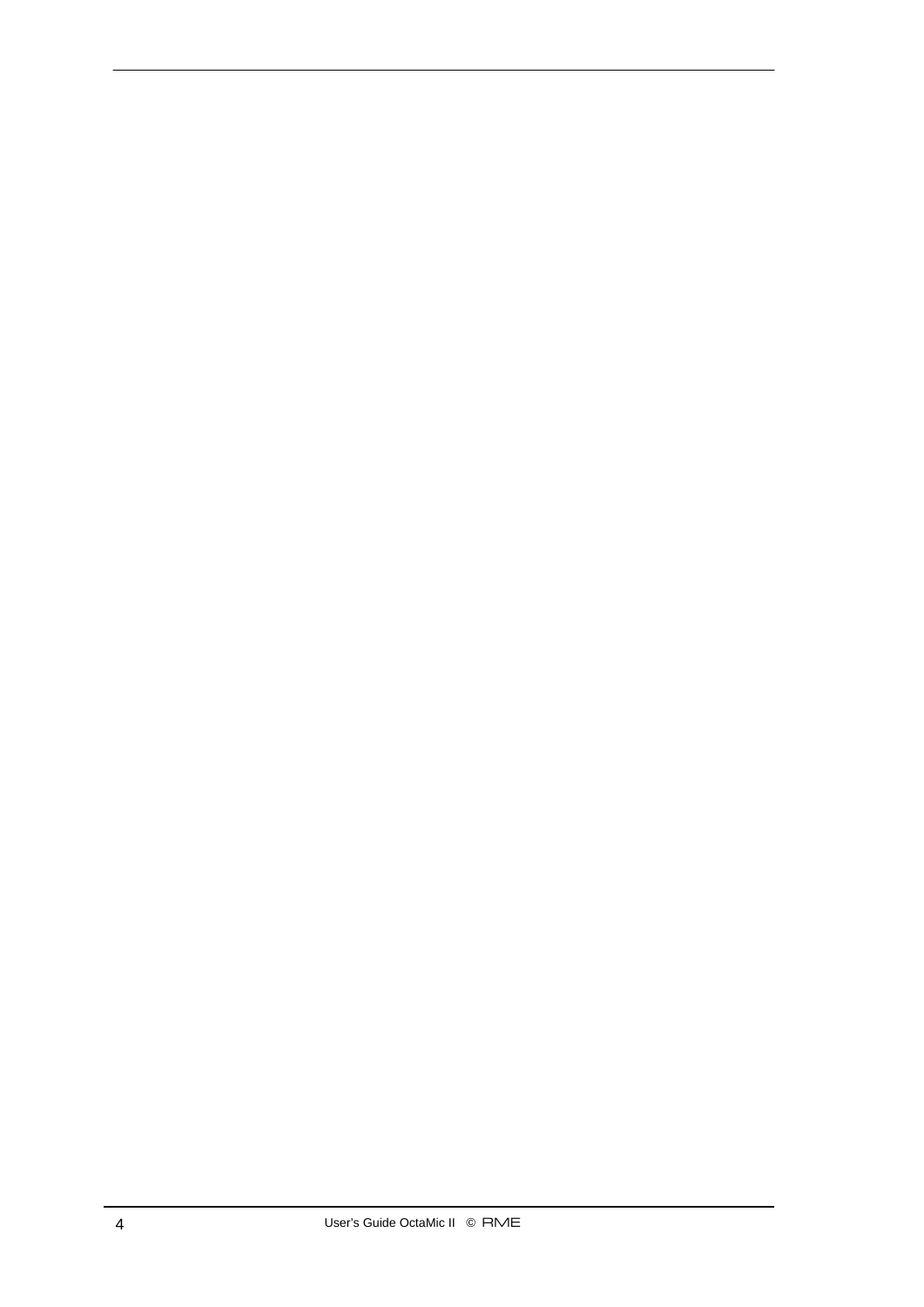



# **OctaMic II**

 **General**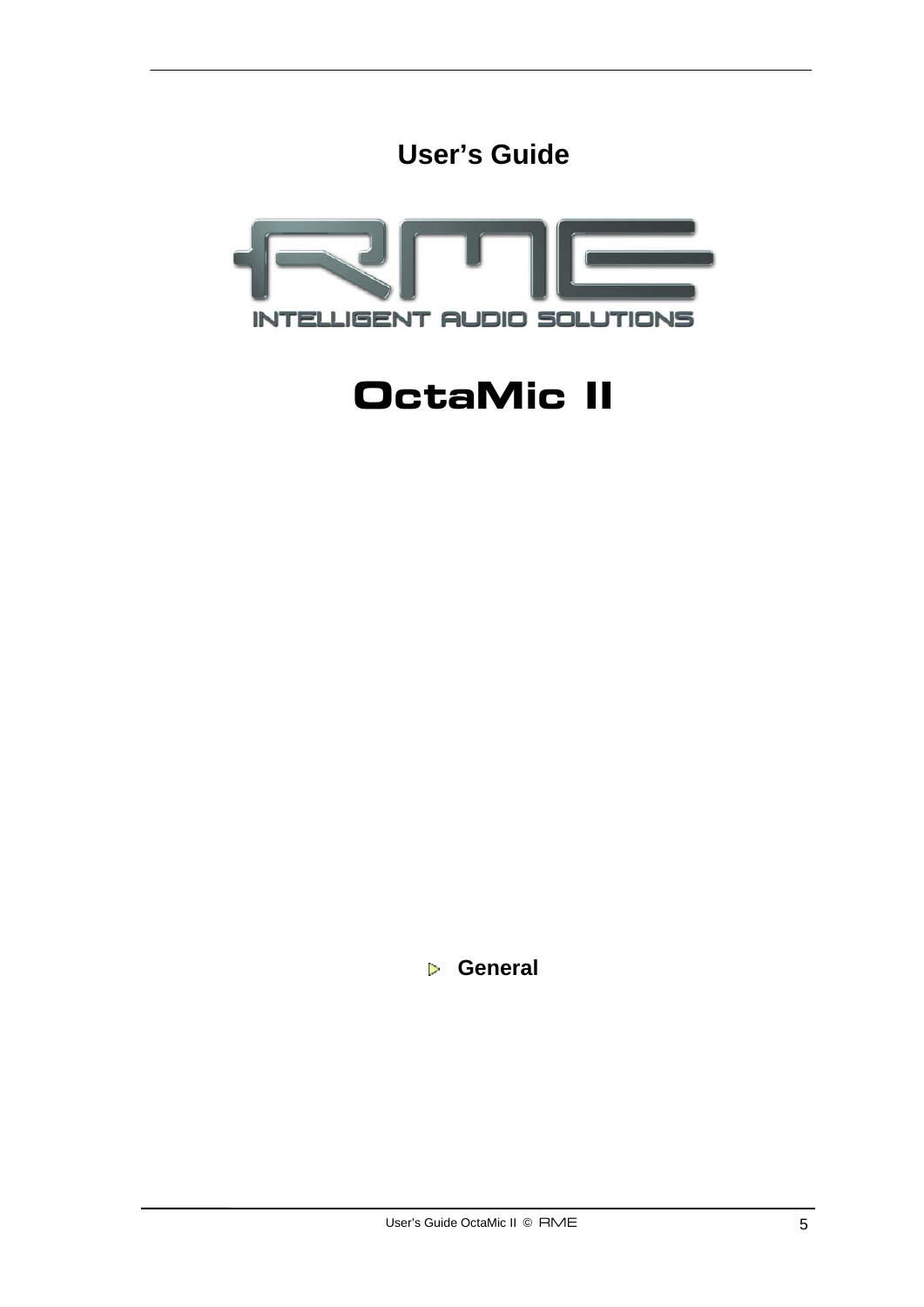# **1. Introduction**

The OctaMic II's innovative concept allows for amplification and digitization of ALL analog signal sources. Be it high-level stage signals, typical studio signals, lower level and high-impedance instruments, or dynamic, condenser or ribbon microphones: OctaMic II understands them all – in a way that is simply thrilling.

When developing the OctaMic II we used all our experience, and also the experience of our customers, to create a unique, excellent and high-quality unit. As successor of the OctaMic D the device offers the approved quality of its predecessor, adding lots of improvements in detail.

# **2. Package Contents**

Please check that your OctaMic II package contains each of the following:

- OctaMic II
- Power cord
- Manual
- 1 optical cable (TOSLINK), 2 m

# **3. Brief Description and Characteristics**

- 8 balanced XLR/TRS mic/line inputs
- 54 dB gain range
- Analog input level from -40 dBu up to +21 dBu
- Large frequency range (200 kHz) with special EMI input filtering
- Input impedance: XLR 2 kOhm, TRS 5 kOhm
- Signal to noise ratio (SNR): 129 dB EIN @150 Ohm
- THD: <  $0.0005$  % @ 30 dB Gain
- Channel separation: > 110 dB
- Frequency response –0.5 dB: 5 Hz 200 kHz
- Line Out: 1/4" TRS (6.3 mm stereo jack), servo-balanced
- Maximum output level: +21 dBu
- Output impedance: 75 Ohm
- Output level switchable Hi Gain / +4 dBu / -10 dBV
- Word clock input
- 4 x AES/EBU Out per D-sub, 8 channels @ 192 kHz
- 2 x ADAT Out, 8 channels @ 96 kHz
- $\bullet$  SNR ADC:  $> 110$  dBA
- Sample rate range ADC: 28 kHz 200 kHz
- THD AD: <  $0.00032$  %, <  $-110$  dB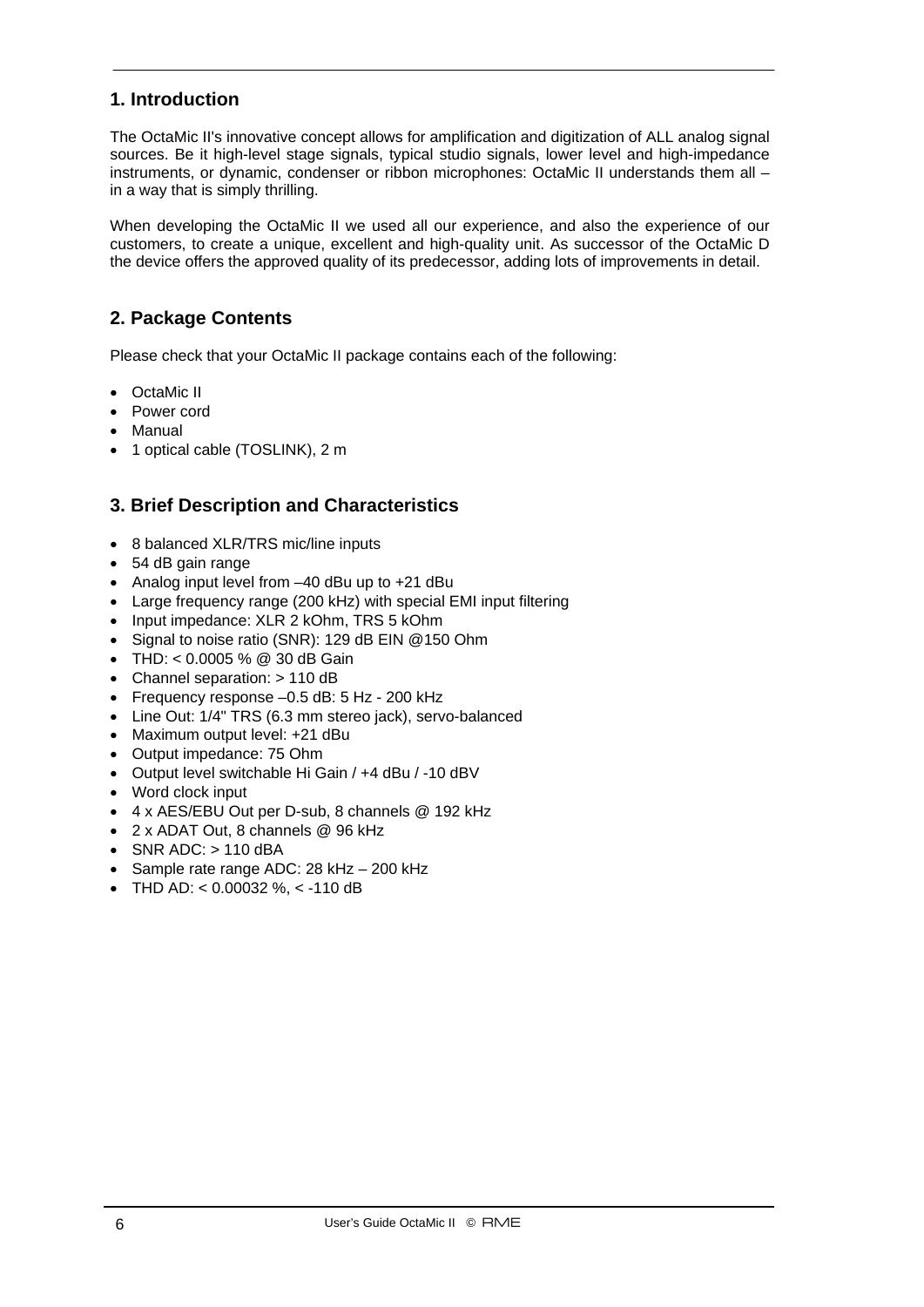# **4. Accessories**

RME offers several optional components for the OctaMic II:

| <b>Part Number</b>                                       | <b>Description</b>                                                                                                                                                                        |
|----------------------------------------------------------|-------------------------------------------------------------------------------------------------------------------------------------------------------------------------------------------|
| OK0050<br>OK0100<br>OK0200<br>OK0300<br>OK0500<br>OK1000 | Optical cable, Toslink, 0.5 m<br>Optical cable, Toslink, 1 m<br>Optical cable, Toslink, 2 m<br>Optical cable, Toslink, 3 m<br>Optical cable, Toslink, 5 m<br>Optical cable, Toslink, 10 m |
| BO25MXLR4M4F1PRO                                         | Digital Breakout Cable Pro, AES/EBU<br>25-pin D-sub to 4 x XLR male + 4 x XLR female, 1m                                                                                                  |
| BO25MXLR4M4F3PRO                                         | Digital Breakout Cable Pro, AES/EBU<br>25-pin D-sub to 4 x XLR male + 4 x XLR female, 3 m                                                                                                 |
| BO25MXLR4M4F6PRO                                         | Digital Breakout Cable Pro, AES/EBU<br>25-pin D-sub to 4 x XLR male + 4 x XLR female, 6 m                                                                                                 |
| BO25M25M1PRO                                             | Digital D-sub Cable Pro, AES/EBU<br>25-pin D-sub to 25-pin D-sub, 1m                                                                                                                      |
| BO25M25M3PRO                                             | Digital D-sub Cable Pro, AES/EBU<br>25-pin D-sub to 25-pin D-sub, 3m                                                                                                                      |
| BO25M25M6PRO                                             | Digital D-sub Cable Pro, AES/EBU<br>25-pin D-sub to 25-pin D-sub, 6m                                                                                                                      |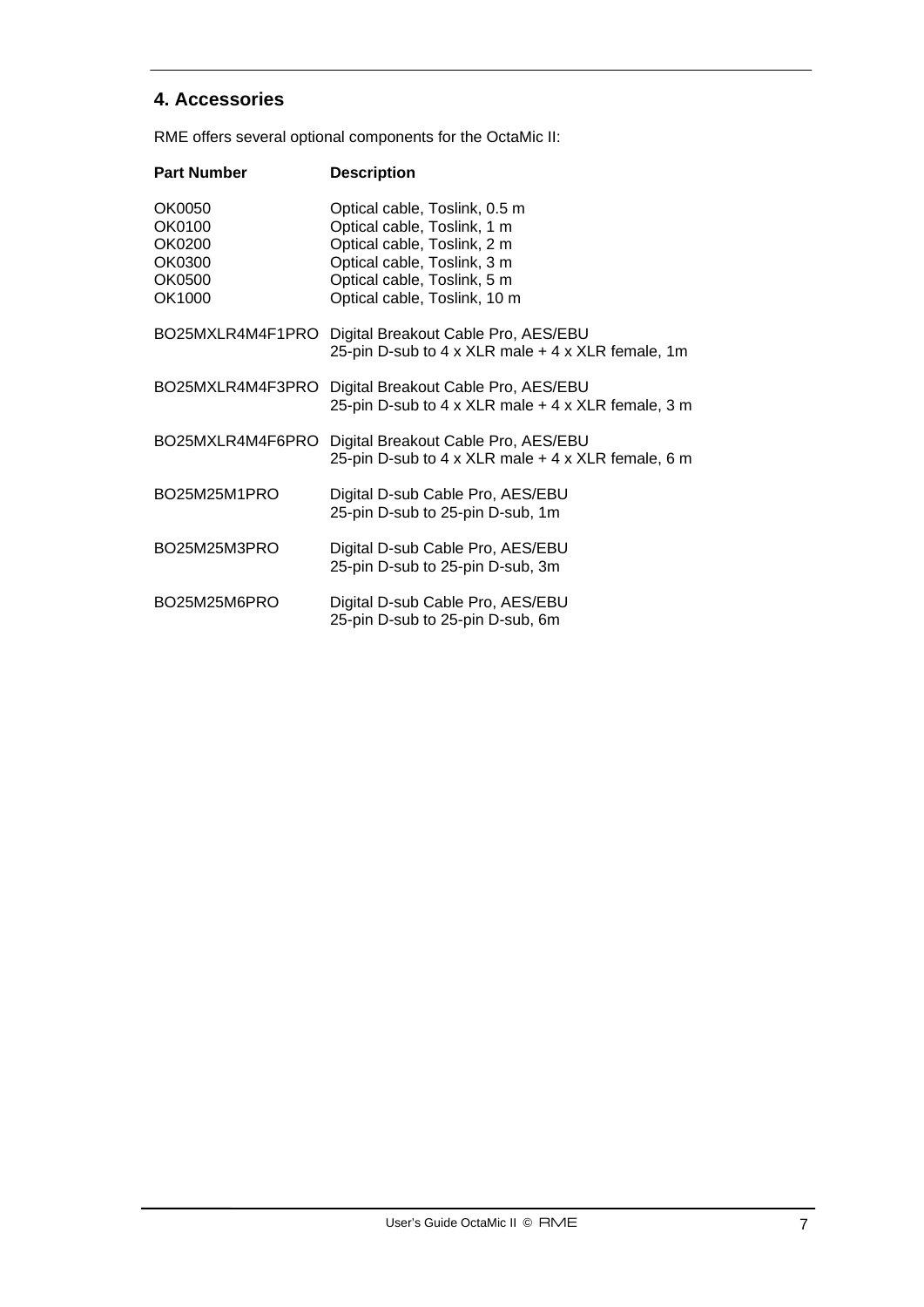# **5. Warranty**

Each individual OctaMic II undergoes comprehensive quality control and a complete test at IMM before shipping. The usage of high grade components should guarantee a long and trouble-free operation of the unit.

If you suspect that your product is faulty, please contact your local retailer.

Audio AG grants a limited manufacturer warranty of 6 months from the day of invoice showing the date of sale. The length of the warranty period is different per country. Please contact your local distributor for extended warranty information and service. Note that each country may have regional specific warranty implications.

In any case warranty does not cover damage caused by improper installation or maltreatment replacement or repair in such cases can only be carried out at the owner's expense.

No warranty service is provided when the product is not returned to the local distributor in the region where the product had been originally shipped.

Audio AG does not accept claims for damages of any kind, especially consequential damage. Liability is limited to the value of the OctaMic II. The general terms of business drawn up by Audio AG apply at all times.

# **6. Appendix**

RME news and further information can be found on our website:

http://www.rme-audio.com

Distributor: Audio AG, Am Pfanderling 60, D-85778 Haimhausen, Tel.: (49) 08133 / 91810

Manufacturer: IMM Elektronik GmbH, Leipziger Strasse 32, D-09648 Mittweida

#### **Trademarks**

All trademarks, registered or otherwise, are the property of their respective owners. RME, DIGICheck and Hammerfall are registered trademarks of RME Intelligent Audio Solutions. DIGI96, SyncAlign, ZLM, SyncCheck, TMS, TotalMix and OctaMic II are trademarks of RME Intelligent Audio Solutions. Alesis and ADAT are registered trademarks of Alesis Corp. ADAT optical is a trademark of Alesis Corp. Microsoft, Windows, Windows XP, Windows Vista and Windows 7 are registered trademarks or trademarks of Microsoft Corp. S/MUX is copyright Sonorus.

Copyright © Matthias Carstens, 02/2011. Version 1.2

All entries in this User's Guide have been thoroughly checked, however no guarantee for correctness can be given. RME cannot be held responsible for any misleading or incorrect information provided throughout this manual. Lending or copying any part or the complete manual or its contents as well as the software belonging to it is only possible with the written permission from RME. RME reserves the right to change specifications at any time without notice.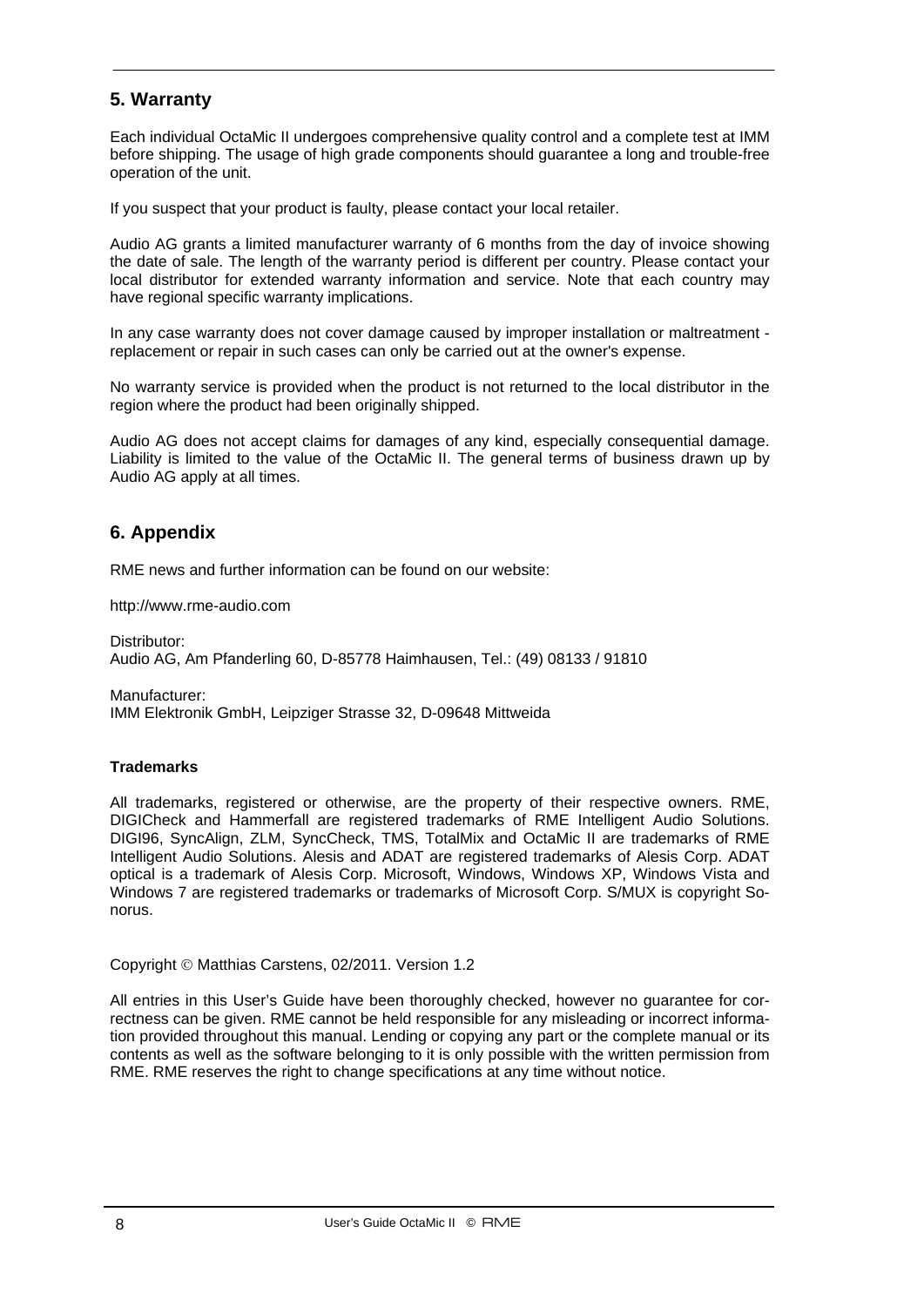# **CE / FCC Compliance**

#### **CE**

This device has been tested and found to comply with the limits of the European Council Directive on the approximation of the laws of the member states relating to electromagnetic compatibility according to RL2004/108/EG, and European Low Voltage Directive RL2006/95/EG.

### **FCC**

This equipment has been tested and found to comply with the limits for a Class B digital device, pursuant to Part 15 of the FCC Rules. These limits are designed to provide reasonable protection against harmful interference in a residential installation. This equipment generates, uses, and can radiate radio frequency energy and, if not installed and used in accordance with the instructions, may cause harmful interference to radio communications. However, there is no guarantee that interference will not occur in a particular installation. If this equipment does cause harmful interference to radio or television reception, which can be determined by turning the equipment off and on, the user is encouraged to try to correct the interference by one or more of the following measures:

- Reorient or relocate the receiving antenna.

- Increase the separation between the equipment and receiver.
- Connect the equipment into an outlet on a circuit different from that to which the receiver is connected.
- Consult the dealer or an experienced radio/TV technician for help.

#### **RoHS**

This product has been soldered lead-free and fulfils the requirements of the RoHS directive.

#### **ISO 9001**

This product has been manufactured under ISO 9001 quality management. The manufacturer, IMM Elektronik GmbH, is also certified for ISO 14001 (Environment) and ISO 13485 (medical devices).

#### **Note on Disposal**

According to the guide line RL2002/96/EG (WEEE – Directive on Waste Electrical and Electronic Equipment), valid for all european countries, this product has to be recycled at the end of its lifetime.

In case a disposal of electronic waste is not possible, the recycling can also be done by IMM Elektronik GmbH, the manufacturer of the OctaMic II.

For this the device has to be sent **free to the door** to:

 IMM Elektronik GmbH Leipziger Straße 32 D-09648 Mittweida **Germany** 

Shipments not prepaid will be rejected and returned on the original sender's costs.

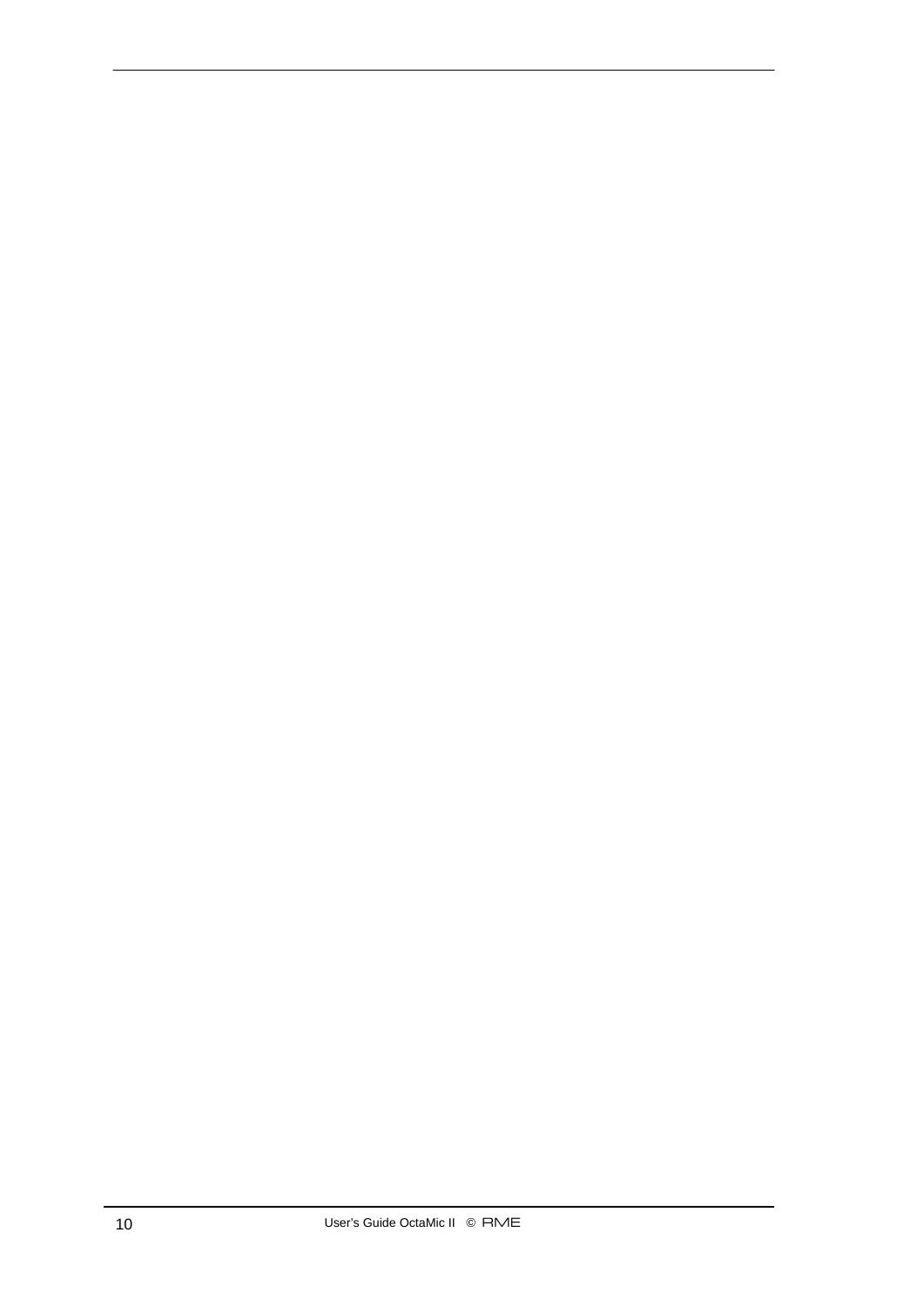



# **OctaMic II**

 **Usage and Operation**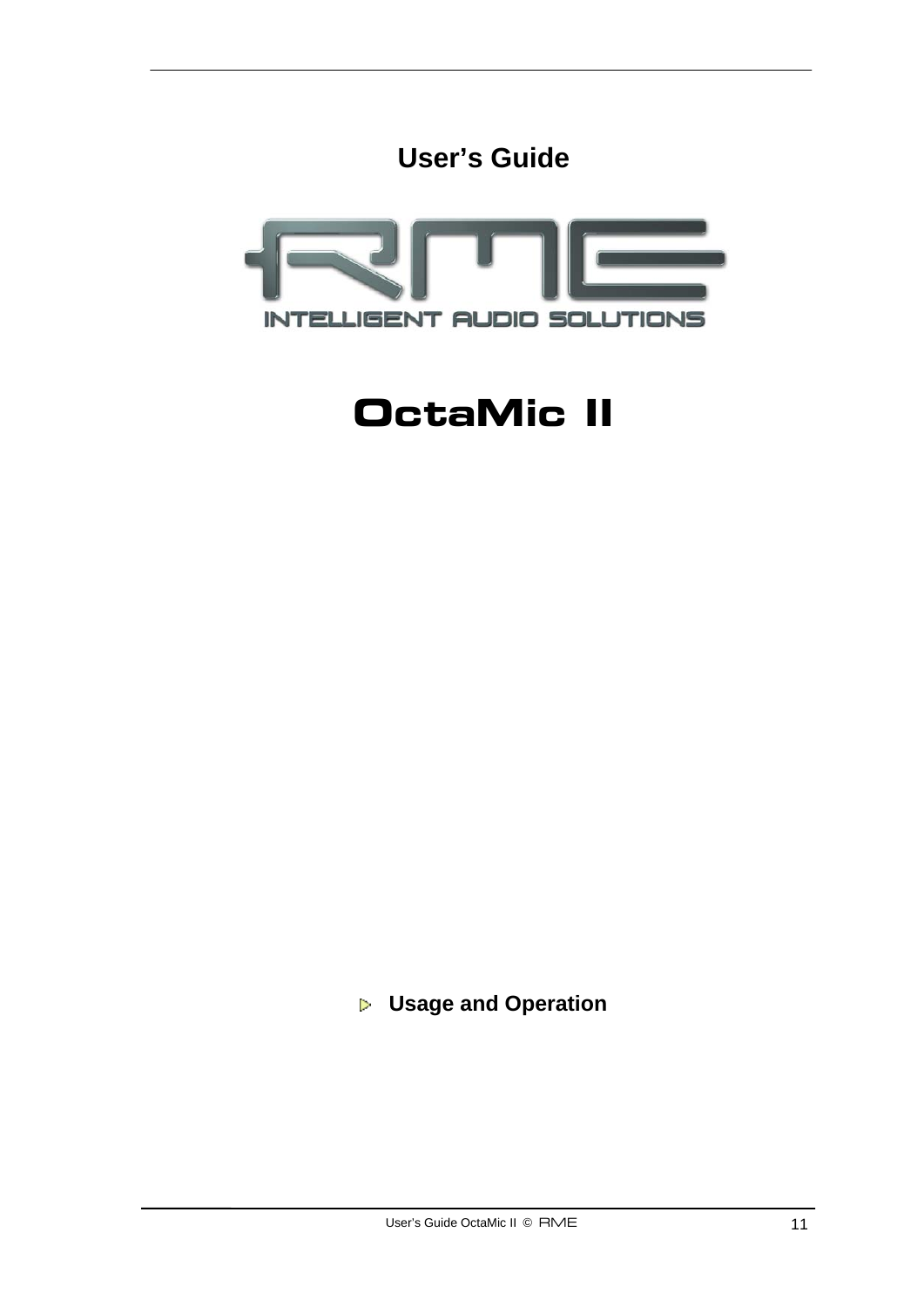# **7. Front Panel Controls**

# **7.1 Displays**

**+48V** (LED) lights up when phantom power is active.

The **CLIP** LED has been designed to act like the OVR LEDs of the ADI-8 series. It lights up 2 dB before the chosen reference level plus a headroom of 9 dB. At Hi Gain the LED lights up at +17 dBu output level, selecting +4 dBu it lights up at +11 dBu.

**SIG** (Signal) indicates the presence of an input signal. The LED has a detection range of more than 50 dB using multiple brightness states. With this, SIG acts as useful level control, helping to set GAIN correctly.



### **7.2 Controls**

**GAIN** allows for a step-less adjustment of the amplification between +6 dB and +60 dB.

**+48V** (switch) activates phantom power. Phantom power should only be activated when using condensor microphones which require such a power supply, and only on the specific channel.

*Connecting and disconnecting microphones while phantom power is active causes a high voltage surge, which can destroy the microphone input stage! Switch phantom power off before connecting/disconnecting any external device.* 

The OctaMic II turns on the phantom power smoothly during one second, from 0 to 48 Volts. This technique is advantageous for the connected microphone as well as the OctaMic II. The phantom power of the OctaMic II is short-circuit proof. With a maximum load on all eight channels the internal voltage does not drop below 47 Volts.

**LO CUT** activates a high-pass (bass removal) with 18 dB per octave, at a cut-off-frequency of 80 Hz. This filter can remove rumble, subsonic-noise and other low frequency noises. The LO CUT of the OctaMic II shows a slow roll-off in the frequency response, without any resonance rise, and provides low THD figures. At a low 20 Hz, where the fundamental signal is already attenuated by 34 dB, the distortion is around 0.13 %.

**PHASE** changes the polarity (180°). Phase cancellations and sound changes can be caused by using multiple microphones at different places, or wrongly soldered cables. In such cases PHASE can eliminate the error by adding an additional phase inversion.

**Clip Hold** is activated by pressing the key for two seconds. As soon as an overload is detected, the corresponding Clip LED begins to flash once per second. With this, a momentary overload stays visible for a longer time. Pressing the key once resets the Clip display. Pressing the key again for two seconds deactivates the Clip Hold mode.

**Hi Gain / +4 dBu / -10 dBV**: Defines the reference level of the Line Level Outputs, equalling a full scale level of the AD-converters. See chapter 10.2.

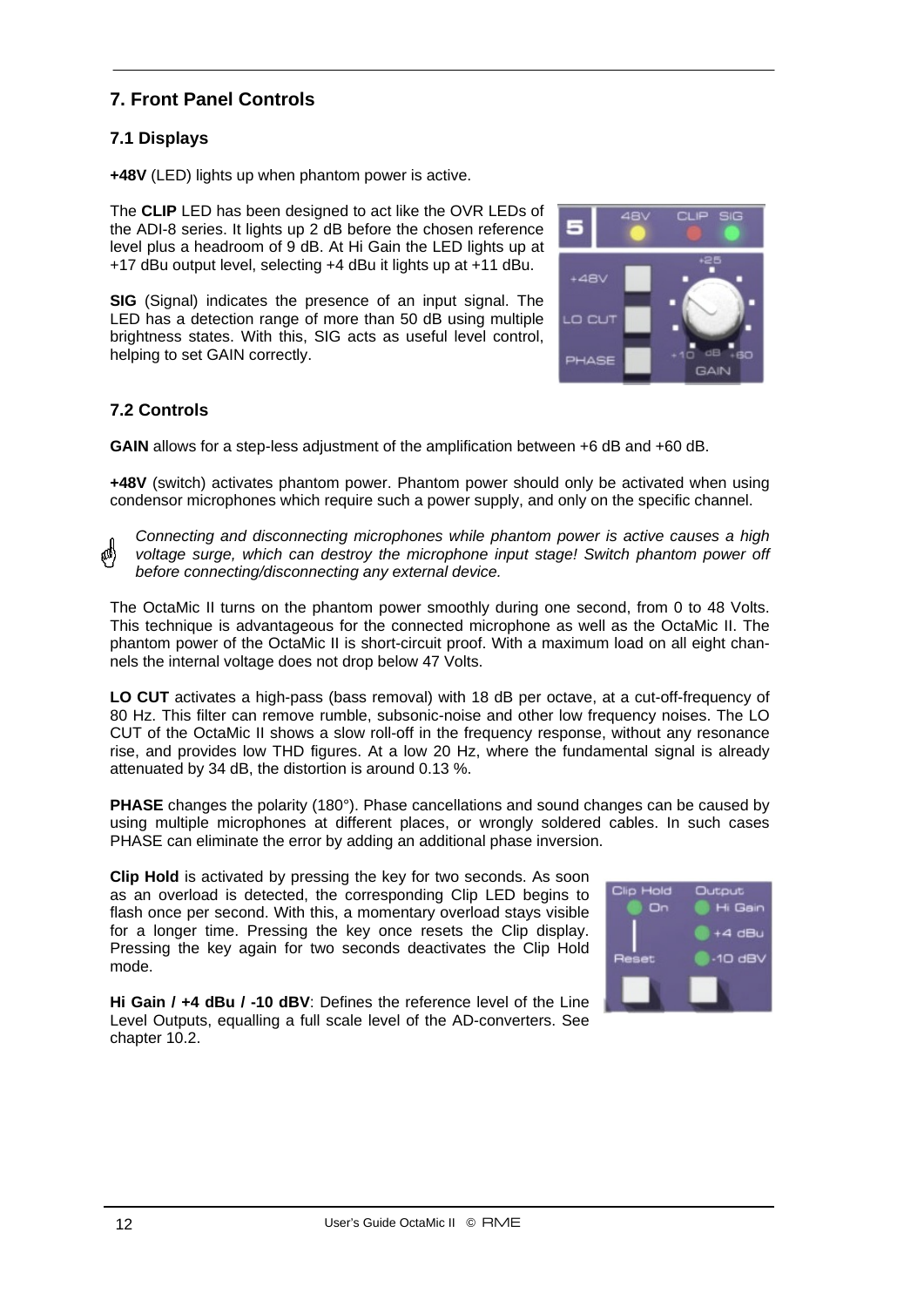# **8. Rear Panel**

#### **8.1 Connectors**

**MICROPHONE / LINE INPUTS**: 8 8 Neutrik XLR / TRS combo jacks. Thanks to the servo balanced designs and a high maximum input level (maximum input level XLR +14 dBu, TRS +21 dBu) the inputs are universally applicable.

**LINE LEVEL OUTPUTS**: 8 TRS (stereo) jacks. The electronic output stage is built in a servo balanced design, handling monaural (unbalanced) and stereo jacks (balanced) correctly.

**IEC receptacle** for power connection. The specially developed, internal hi-performance switch mode power supply lets the OctaMic II operate in the range of 100V to 240V AC. It is shortcircuit-proof, has an integrated line filter, is fully regulated against voltage fluctuations, and suppresses mains interference.

#### **8.2 DIP Switches**

The DIP switches are used to configure the OctaMic II's digital section. The following diagram, also printed on the back of the unit, shows the meaning of all possible switch positions.



| <b>DIP Switch</b> | <b>Function</b>                                                 |
|-------------------|-----------------------------------------------------------------|
|                   | External synchronization source AES (D-sub) or word clock (BNC) |
| 2                 | Clock internal (Master) or external (Slave)                     |
| 3                 | Internal Clock 44.1 kHz or 48 kHz                               |
| 4                 | Activates Double Speed Mode*                                    |
| 5                 | Activates Quad Speed Mode*                                      |
| 6                 | AES output state Professional or Consumer                       |

\*Note on DIP switch 4/5:

At internal clock, the switches DS and QS multiply the value set with switch 3 by a factor of 2 or 4. So if switch 3 is set to 48 kHz, switch 4 will turn it into 96 kHz, switch 5 turns it into 192 kHz.

At external clock switch 3 is of no meaning, because the unit is synchronized to the incoming clock. However, switch 4 and 5 pre-define the frequency range to Single Speed, Double Speed or Quad Speed. For example if the OctaMic shall operate at 176.4 or 192 kHz, switch 5 has to be set to the lower position. The OctaMic will now generate an output signal in the Quad speed range (176.4 or 192 kHz), even with a word clock input signal of only 44.1 kHz, or an AES input signal of 96 kHz.

With external synchronization active (switch 2 down) and both switches 4 and 5 in lower position, the function *Follow Clock* (FC) is active. In this case the OctaMic II follows the input clock 1:1. A further configuration of the current sample rate range (Single, Double or Quad Speed) is not required.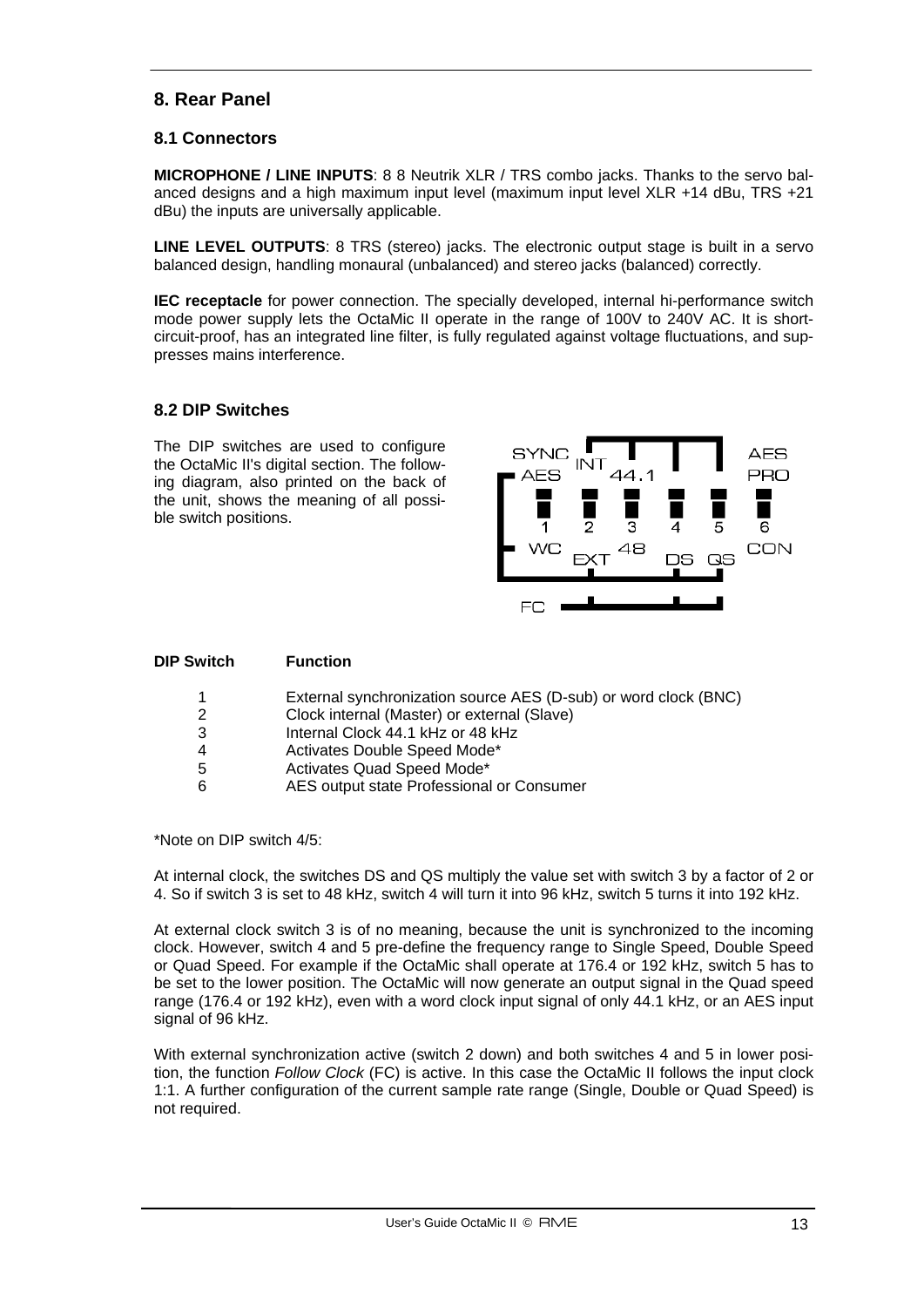# **9. External Synchronization**

The digital inputs of the OctaMic II are used for external synchronization only. In case the clock shall not be generated internally (operation mode Master), an external synchronization (operation mode Slave) is available via word clock or AES (SPDIF).

The SteadyClock technology of the OctaMic II guarantees exceptional performance in all clock modes. Thanks to a highly efficient jitter suppression, the AD-conversion always operates on highest sonic level, being completely independent from the quality of the incoming clock signal. When the current word clock source fails, the last valid sample rate will be held automatically.

# **9.1 Word Clock - BNC**

The word clock input is activated by DIP switches 1 and 2. Both switches must be set to their lower position.

Thanks to RME's *Signal Adaptation Circuit*, the word clock input still works correctly even with heavily mis-shaped, dc-prone, too small or overshoot-prone signals. Thanks to automatic signal centering, 300 mV (0.3V) input level is sufficient in principle. An additional hysteresis reduces sensitivity to 1.0 V, so that over- and undershoots and high frequency disturbances don't cause a wrong trigger.

The word clock input is shipped as high impedance type (not terminated). A push switch allows to activate internal termination (75 Ohms). The switch is found beside the BNC socket. Use a small pencil or similar and carefully push the blue switch so that it snaps into its lock position. Another push will release it again and de-activate the termination.

Due to the outstanding clock control a synchronization of the output signal to the input signal is not only possible at identical sample rates, but also at half, quarter, double and quad sample rates.

*Example 1*: DIP switch 3/4/5 in upper position results in a sample rate of 44.1 kHz. The external synchronization source (word clock or AES) can now be 44.1 kHz, 88.2 kHz or 176.4 kHz.

*Example 2*: DIP switch 3/5 in lower position results in a sample rate of 192 kHz. The external synchronization (word clock or AES) source can now be 48 kHz, 96 kHz or 192 kHz.

#### **9.2 AES – D-Sub**

Using the D-sub connector, an AES, AES/EBU or SPDIF signal can be used for synchronization. Set DIP switch 1 to the upper position and DIP switch 2 to the lower position.

The OctaMic II's synchronization input uses AES 1 (see chapter 11.1). The input is transformerbalanced and ground-free.

Thanks to a highly sensitive input stage, a SPDIF signal can also be fed by using a simple cable adapter phono/XLR. To achieve this, pins 2 and 3 of an XLR plug are being connected to the two contacts of a Phono/RCA plug. The ground shield of the cable is only connected to pin 1 of the XLR plug.



With AES synchronization is possible not only at identical sample rates, but also at half, quarter, double and quad sample rates.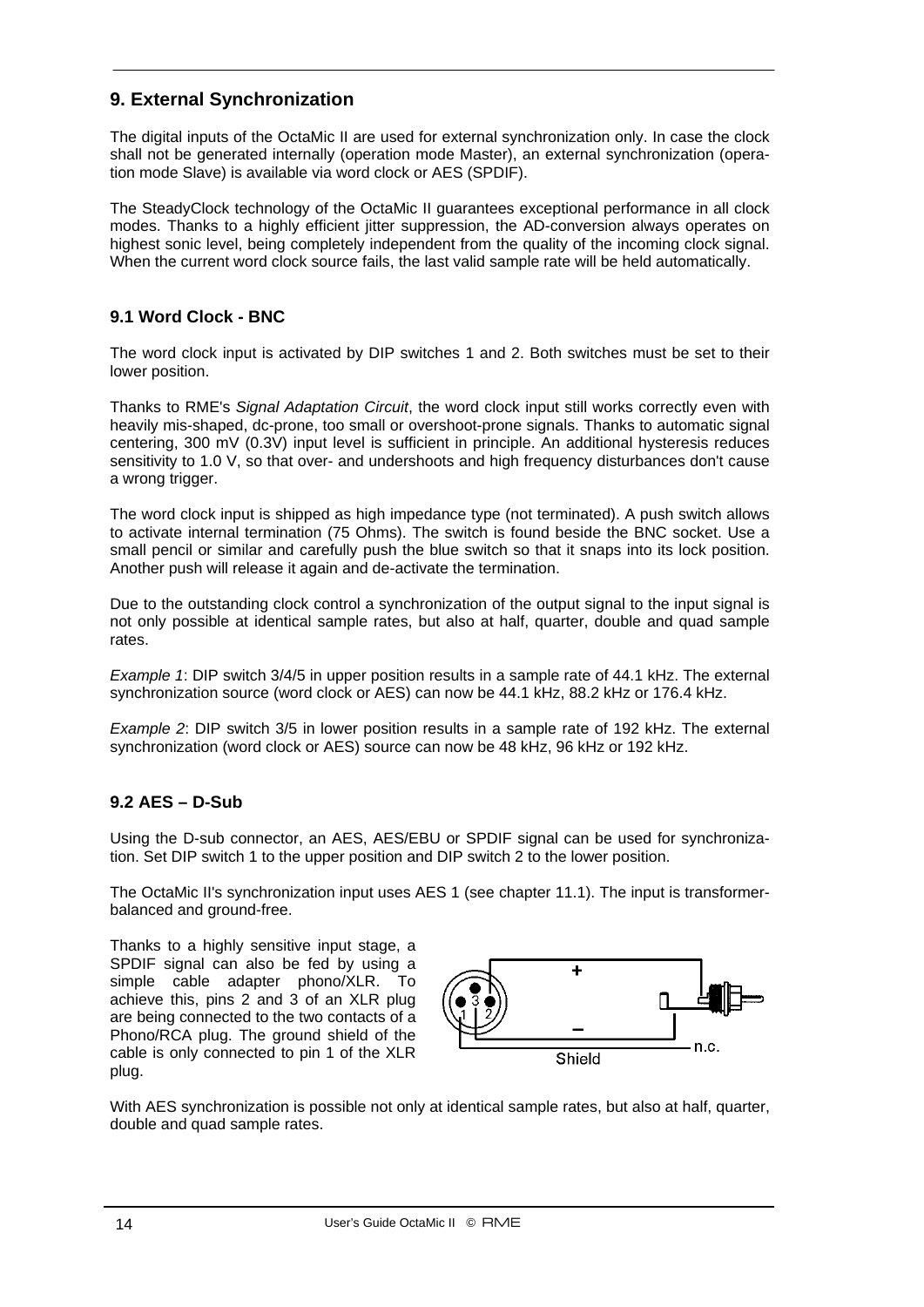



# **OctaMic II**

 **Inputs and Outputs**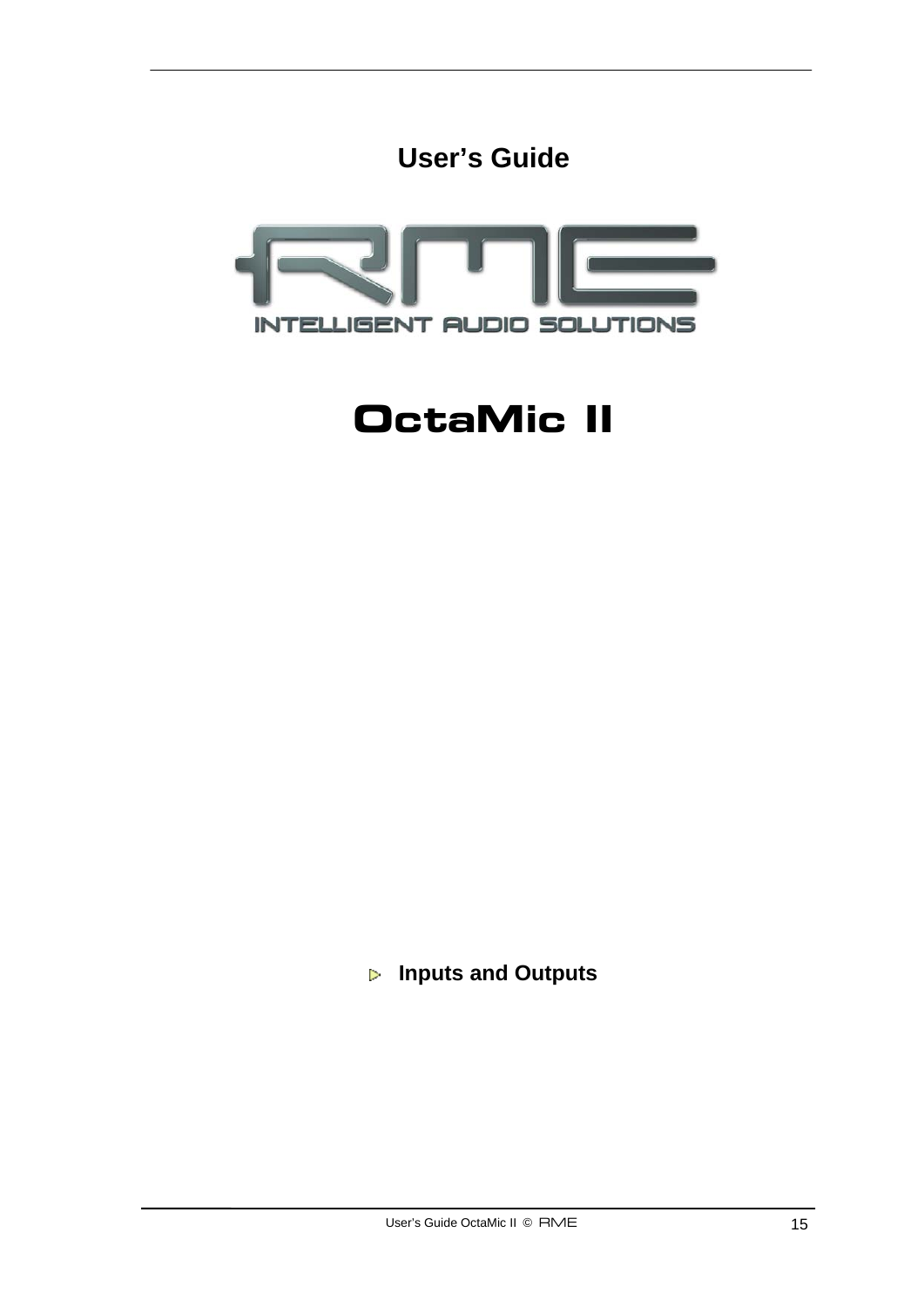# **10. Analog Inputs / Outputs**

#### **10.1 Mic / Line In**

The OctaMic has 8 balanced Mic and Line inputs via 1/4" TRS (stereo) and XLR combo jacks on the rear panel. The electronic input stage is built in a servo balanced design which handles unbalanced and balanced signals correctly, automatically adjusting the level reference.

#### **XLR**

The pin assignment follows international standards. With XLR, pin 2 is  $+$  or hot, pin 3 is  $-$  or cold, pin 1 is ground. Pin 1 is connected to the chassis directly at the socket (AES48).

*When using unbalanced cables be sure to connect pin 3 (-) to 1 (ground). Otherwise noise may occur, caused by the unconnected negative input of the balanced input.*

The OctaMic II offers an adjustable amplification from +6 dB up to +60 dB. This equals a sensitivity of +14 dBu down to –40 dBu, referenced to full scale of the AD-converter.

The soft switching, hi-current phantom power (48 Volt) provides a professional handling of condenser microphones. The usage of a hi-end integrated circuit (That 1510) guarantees outstanding sound quality, lowest THD, and maximum Signal to Noise ratio in any gain setting.

The OctaMic II's 'overall' amplification from analog input to analog output depends on the analog output reference setting. The EIN is not affected by this setting, since the S/N ratio scales 1:1 with the output amplification.

The input impedance is 2 kOhm.

#### **TRS**

The pin assignment follows international standards. With TRS, tip is + or hot, ring is – or cold.

*When using unbalanced cables with stereo TRS jacks, the 'ring' contact of the cable's jack should be connected to pin 1 (ground). Otherwise noise may occur, caused by the unconnected negative input of the balanced input.*

The TRS jacks have a fixed level attenuation of 7 dB. Based on the adjustable amplification from +6 dB up to +60 dB, the sensitivity is +21 dBu down to –33 dBu, referenced to full scale of the AD-converter. Therefore the TRS inputs are true full level Line inputs, and the unit can also be used as Line amplifier.

The TRS jacks are free of phantom power. The unbalanced input impedance is 5 kOhm.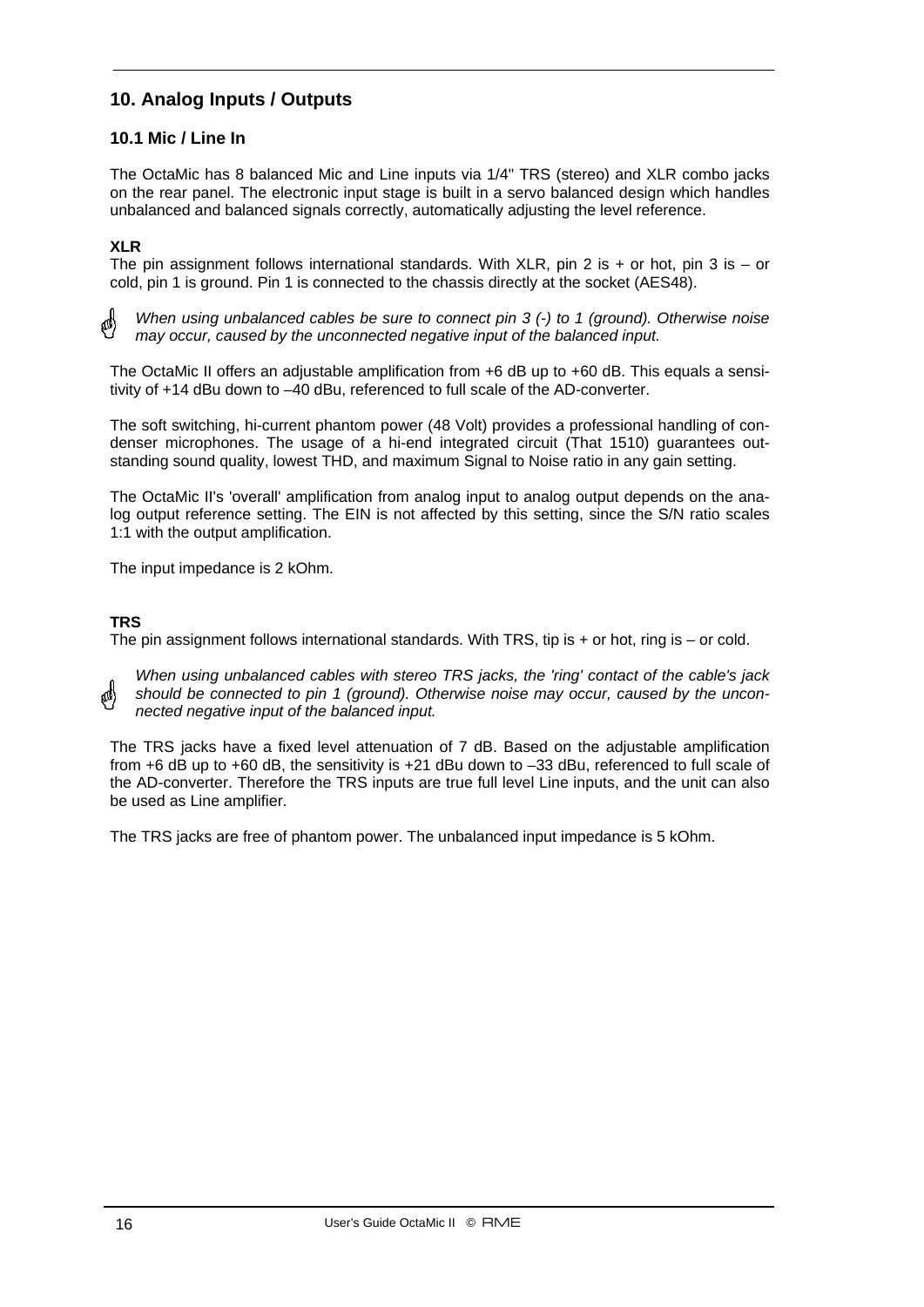#### **10.2 Line Out**

The 8 short circuit protected, low impedance and servo balanced line outputs are available as (stereo) 1/4" TRS jacks. The electronic output stage is built in a servo balanced design which handles monaural and stereo jacks correctly.

The pinout follows international standards. Tip  $+$  or hot, ring  $-$  or cold.

To maintain an optimum level for devices connected to the analog outputs, the OctaMic includes a switch which allows to change the reference level of all 8 outputs simultaneously.

The OctaMic II can generate a maximum level of +21 dBu without distortion. However, the CLIP LED has been designed to act like the OVR LEDs of the ADI-8 series. It lights up 2 dB before the reference level selected on the back of the unit, plus a headroom of 9 dB, is reached. At Hi Gain the LED lights up at +17 dBu output level, selecting +4 dBu it lights up at +11 dBu, selecting –10 dBV it lights up at 0 dBV.

| Setting   | Reference   Clip LED |           | True Clip | <b>ADC Level</b> |
|-----------|----------------------|-----------|-----------|------------------|
| Hi Gain   | $+19$ dBu            | $+17$ dBu | l +21 dBu | -2 dBFS          |
| +4 dBu    | $+13$ dBu            | $+11$ dBu | l +15 dBu | l -2 dBFS        |
| $-10$ dBV | $+2$ dBV             | $0$ dBV   | $+4$ dBV  | l -2 dBFS        |

This also means that the CLIP LED lights up 4 dB before the OctaMic II actually reaches the maximum level. Such an additional headroom is considered to be useful in real world operation.

The chosen reference level has no meaning for the digital outputs. The AD-conversion is designed for a level of –2 dBFS as soon as the Clip LED lights up.

Selecting +4 dBu the output signal is attenuated by 6 dB, so for the same output level the amplification has to be increased via GAIN. With this trick the OctaMic reaches the maximum signal to noise ratio on +4 dBu based inputs (like our ADI-8 series), because microphone preamps have better EIN values at higher amplification. In case of an extreme recording situation, where the gain of the OctaMic is no longer sufficient, selecting Hi Gain will again provide the highest amplification possible.

The same is true and even more efficient at  $-10$  dBV. In this case the output level is reduced by around 14 dB – the same happens to the basic noise of the unit!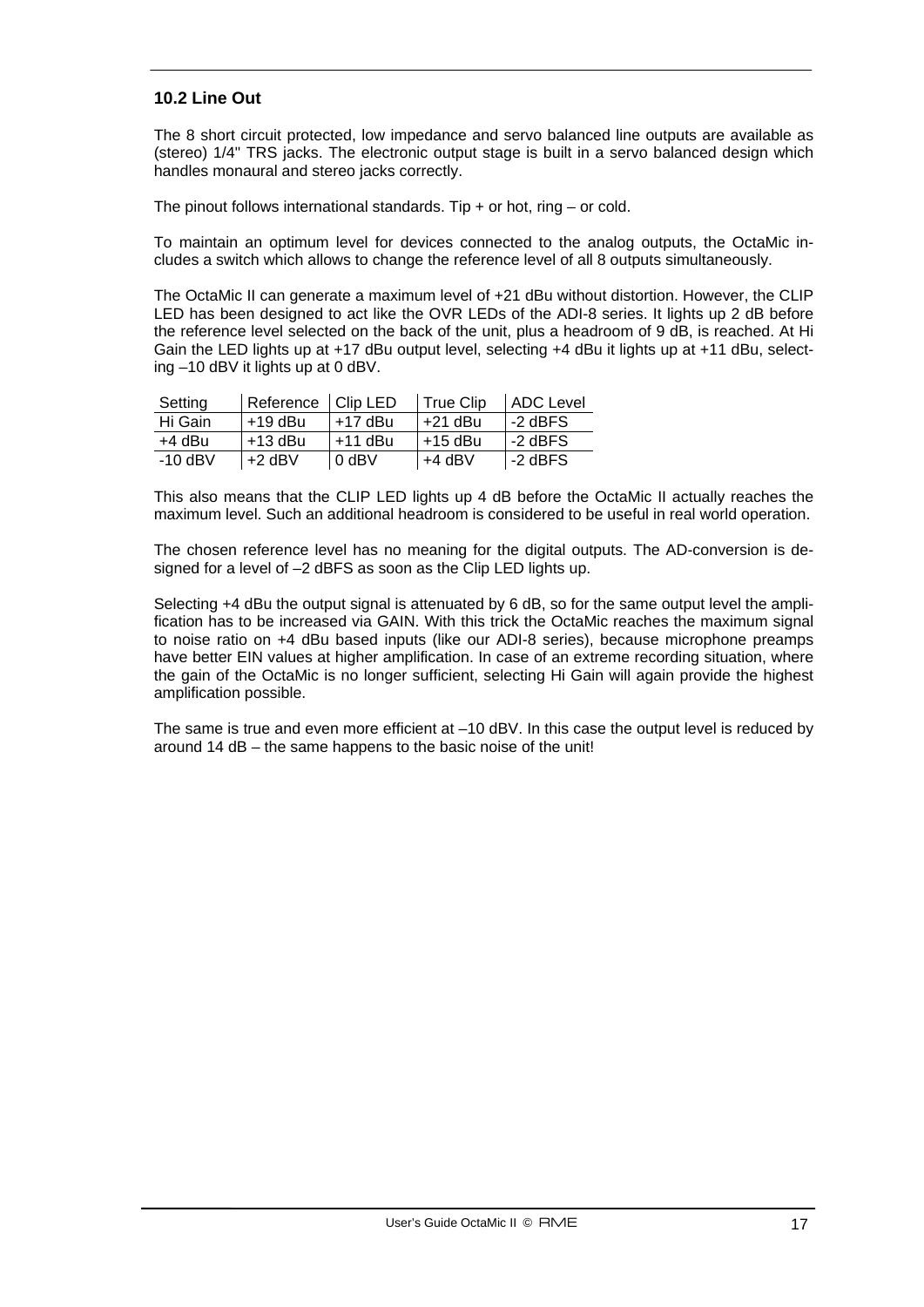# **11. Digital Outputs**

# **11.1 AES/EBU**

The four AES/EBU outputs are provided on the rear of the OctaMic II via a 25 pin D-sub connector with Tascam pinout (also used by Digidesign). A digital breakout cable will provide 4 male (and 4 female) XLR connectors. Every output is transformer-balanced, ground-free and compatible to all devices with AES/EBU ports.

Besides the audio data, digital signals in SPDIF or AES/EBU format contain a channel status coding, which is being used for transmitting further information. The output signal coding of the OctaMic II has been implemented according to AES3-1992 Amendment 4:

- $32^{*}$  / 44.1 / 48 / 64 $*$  / 88.2 / 96 / 176.4 / 192 kHz according to the current sample rate
- Audio use
- No Copyright, Copy permitted
- Format Professional
- Category General, Generation not indicated
- 2-Channel, No Emphasis
- Aux bits audio use, 24 bit
- Origin: 8MIC

\* This status is set automatically in external synchronization mode as soon as the sample rate is recognized.

The format is set by DIP switch 6 to Professional or Consumer. If AES PRO is chosen, the output level is almost 5V. If CON (Consumer) is chosen, the output signal will have a channel status compatible to SPDIF, and the output level will be reduced to 2V.

Connecting devices with coaxial SPDIF ports to the OctaMic II's outputs is accomplished by simple cable adapters XLR/RCA.. To achieve this, pins 2 and 3 of an XLR plug are being connected to the two contacts of a Phono/RCA plug. The ground shield of the cable is only connected to pin 1 of the XLR plug.



*Note that most consumer HiFi equipment with phono SPDIF inputs will only accept signals*  a\$ *with Channel Status 'Consumer'.* 

The OctaMic II supports Single Wire only, in the range of 32 kHz up to 192 kHz: a total of 8 channels, 2 channels per AES wire. The effective sample frequency equals the clock on the AES wire. In case a conversion from/to Single, Double and Quad Wire is required, the RME ADI-192 DD, an 8-channel universal sample rate and format converter, is highly recommended.

#### **Pinout of the D-sub connector, Outputs**

| Signal   Out |        |  |  | Out   Out   Out   Out   Out   Out |        | Out    |
|--------------|--------|--|--|-----------------------------------|--------|--------|
|              | $1/2+$ |  |  | $1/2 -$ 3/4+ 3/4- 5/6+ 5/6-       | 7/8+ l | $7/8-$ |
| $D-Sub$      | 18     |  |  |                                   |        |        |

GND is connected to pins 2, 5, 8, 11, 16, 19, 22, 25. Pin 13 is not connected.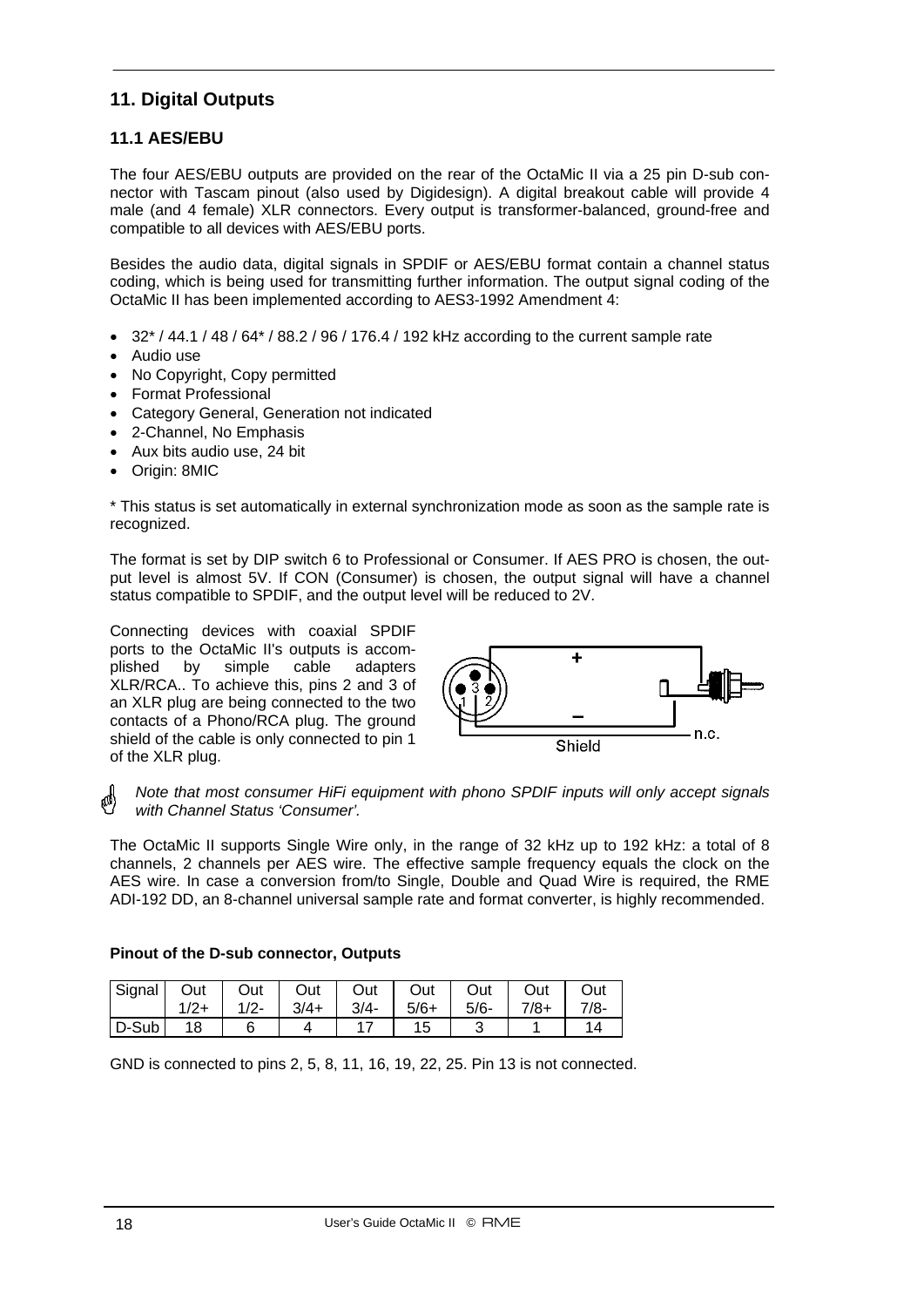#### **AES/EBU Sync**

The input AES 1 (channel 1/2) found on the D-sub connector can not be used for audio with the OctaMic II, but as clock source. The input is transformer-balanced and ground-free. Thanks to a highly sensitive input stage, a SPDIF signal can also be fed by using a simple cable adapter phono/XLR (see above).

#### **Pinout of the D-sub connector, Inputs**

| Signal                  | In<br>$1/2+$ | In<br>ш<br>1/2 | <br>$3/4+$ | $3/4-$ | $5/6+$ | $5/6-$ | In<br>'≍∸ | Ir |
|-------------------------|--------------|----------------|------------|--------|--------|--------|-----------|----|
| $\mathsf{D}\text{-sub}$ | 24           |                |            | ∠J     |        |        |           | ∼  |

GND is connected to pins 2, 5, 8, 11, 16, 19, 22, 25. Pin 13 is not connected.

#### **11.2 ADAT Optical**

The OctaMic II provides two digital outputs in ADAT optical format. In Single Speed mode both outputs carry the same audio data. With this it is possible to distribute the output signal to two devices (2 x ADAT splitter).

As the ADAT optical signal is physically specified up to 48 kHz only, the OctaMic II automatically activates Sample Split mode (S/MUX) at 88.2 and 96 kHz, distributing the data of one channel to two output channels. The internal frequency stays at 44.1/48 kHz. Therefore the sample clock at the ADAT outputs is only half the frequency of the AES outputs. As interesting as this is – you don't need to think about it. 96 kHz capable ADAT hardware, like all current RME digital interfaces, re-combine the data automatically. The user (and the DAW software) does not see any split data, but just single channels at the expected double sample rate.

Up to 96 kHz (Double Speed), the ADAT outputs can be used in parallel to the AES outputs. In Quad Speed mode (128 kHz up to 192 kHz), the ADAT outputs are operated synchronously at Single Speed sample clock, but do not provide any audio data.

The ADAT optical outputs of the ADC Module are fully compatible to all ADAT optical inputs. A usual TOSLINK cable is sufficient for connection.

#### **ADAT Main**

Interface for the first or only device receiving an ADAT signal from the OctaMic. Carries the channels 1 to 8. When sending a Double Speed signal, this port carries the channels 1 to 4. In Quad Speed mode ADAT MAIN carries an empty but synchronous ADAT signal.

#### **ADAT AUX**

Copy of the data at the MAIN output. When sending a Double Speed signal, this port carries the channels 5 to 8. In Quad Speed mode ADAT AUX carries an empty but synchronous ADAT signal.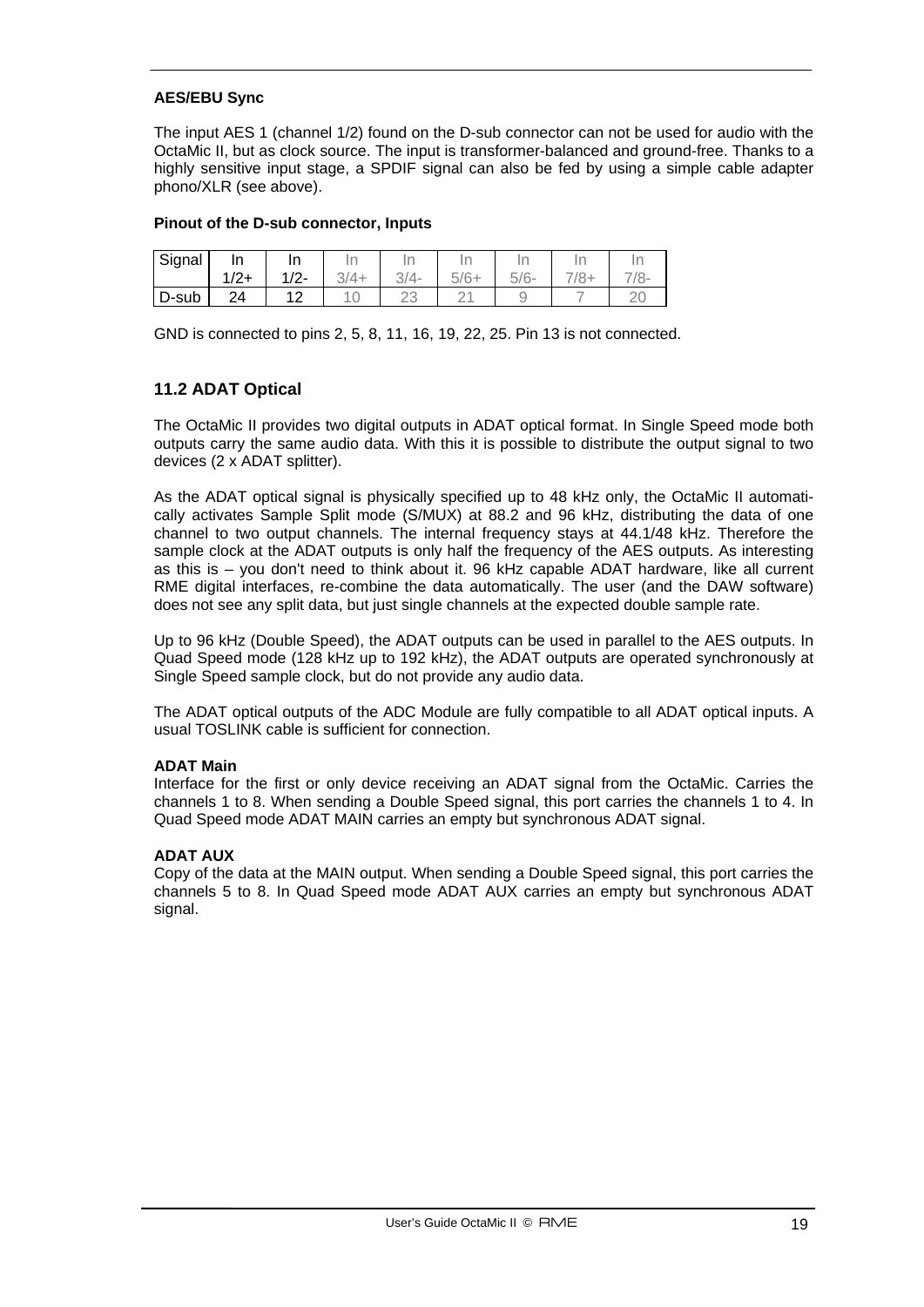# **12. Word Clock**

#### **12.1 Operation and Technical Background**

In the analog domain one can connect any device to another device, synchronisation is not necessary. Digital audio is different. It uses a clock, the sample frequency. The signal can only be processed and transmitted when all participating devices share the same clock. If not, the signal will suffer from wrong samples, distortion, crackle sounds and drop outs.

AES/EBU, SPDIF, ADAT and MADI are self-clocking, an additional word clock connection in principle isn't necessary. But when using more than one device simultaneously problems are likely to happen. For example any self-clocking will not work in a loop cabling, when there is no 'master' (main clock) inside the loop. Additionally the clock of all participating devices has to be synchronous. This is often impossible with devices limited to playback, for example CD players, as these have no SPDIF input, thus can't use the self clocking technique as clock reference.

In a digital studio synchronisation is maintained by connecting all devices to a central sync source. For example the mixing desk works as master and sends a reference signal, the word clock, to all other devices. Of course this will only work as long as all other devices are equipped with a word clock or sync input, thus being able to work as slave (some professional CD players indeed have a word clock input). Then all devices get the same clock and will work in every possible combination with each other.

#### *Remember that a digital system can only have one master! If the OctaMic II uses its internal clock, all other devices must be set to 'Slave' mode.*

But word clock is not only the 'great problem solver', it also has some disadvantages. The word clock is based on a fraction of the really needed clock. For example SPDIF: 44.1 kHz word clock (a simple square wave signal) has to be multiplied by 256 inside the device using a special PLL (to about 11.2 MHz). This signal then replaces the one from the quartz crystal. Big disadvantage: because of the high multiplication factor the reconstructed clock will have great deviations called jitter. The jitter of a word clock is much higher as when using a quartz based clock.

The end of these problems should have been the so called Superclock, which uses 256 times the word clock frequency. This equals the internal quartz frequency, so no PLL for multiplying is needed and the clock can be used directly. But reality was different, the Superclock proved to be much more critical than word clock. A square wave signal of 11 MHz distributed to several devices - this simply means to fight with high frequency technology. Reflections, cable quality, capacitive loads - at 44.1 kHz these factors may be ignored, at 11 MHz they are the end of the clock network. Additionally it was found that a PLL not only generates jitter, but also rejects disturbances. The slow PLL works like a filter for induced and modulated frequencies above several kHz. As the Superclock is used without any filtering such a kind of jitter and noise suppression is missing.

The actual end of these problems is offered by the **SteadyClock** technology of the OctaMic II. Combining the advantages of modern and fastest digital technology with analog filter techniques, re-gaining a low jitter clock signal of 22 MHz from a slow word clock of 44.1 kHz is no problem anymore. Additionally, jitter on the input signal is highly rejected, so that even in real world usage the re-gained clock signal is of highest quality.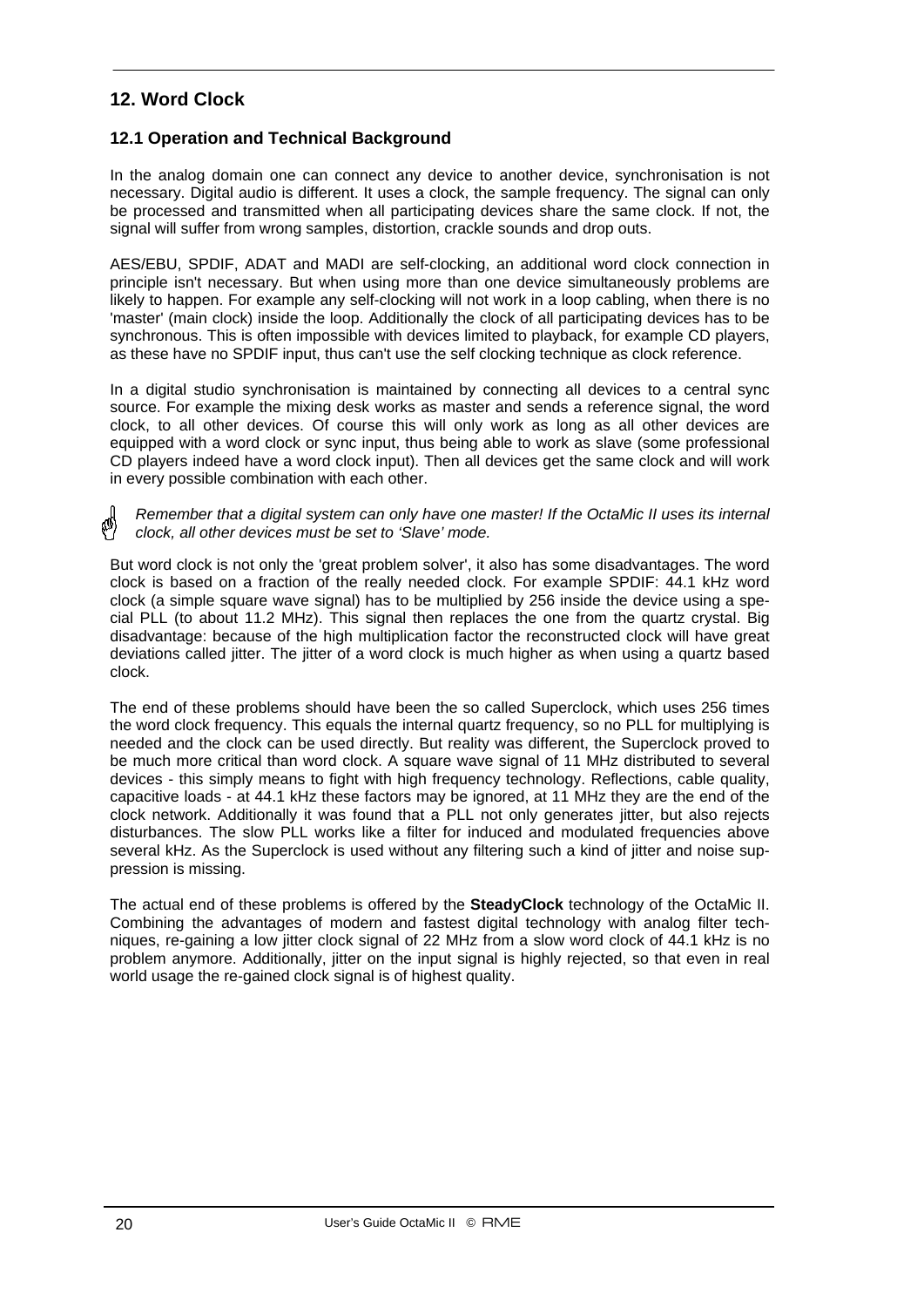# **12.2 Cabling and Termination**

Word clock signals are usually distributed in the form of a network, split with BNC T-adapters and terminated with resistors. We recommend using off-the-shelf BNC cables to connect all devices, as this type of cable is used for most computer networks. Actually you will find all the necessary components (T-adapters, terminators, cables) in most electronics and computer stores. The latter usually carries 50 Ohm components. The 75 Ohm components used for word clock are part of video technology (RG59).

Ideally, the word clock signal is a 5 Volt square wave with the frequency of the sample rate, of which the harmonics go up to far above 500 kHz. To avoid voltage loss and reflections, both the cable itself and the terminating resistor at the end of the chain should have an impedance of 75 Ohm. If the voltage is too low, synchronization will fail. High frequency reflection effects can cause both jitter and sync failure.

Unfortunately there are still many devices on the market, even newer digital mixing consoles, which are supplied with a word clock output that can only be called unsatisfactory. If the output breaks down to 3 Volts when terminating with 75 Ohms, you have to take into account that a device, of which the input only works from 2.8 Volts and above, does not function correctly already after 3 meter cable length. So it is not astonishing that because of the higher voltage, word clock networks are in some cases more stable and reliable if cables are not terminated at all.

Ideally all outputs of word clock delivering devices are designed as low impedance types, but all word clock inputs as high impedance types, in order to not weaken the signal on the chain. But there are also negative examples, when the 75 Ohms are built into the device and cannot be switched off. In this case the network load is often 2 x 75 Ohms, and the user is forced to buy a special word clock distributor. Note that such a device is generally recommended for larger studios.

The OctaMic II's word clock input can be high-impedance or terminated internally, ensuring maximum flexibility. If termination is necessary (e.g. because the OctaMic II is the last device in the chain), push the switch at the back (see chapter 9.1).

In case the OctaMic II resides within a chain of devices receiving word clock, plug a T-adapter into its BNC input jack, and the cable supplying the word clock signal to one end of the adapter. Connect the free end to the next device in the chain via a further BNC cable. The last device in the chain should be terminated using another T-adapter and a 75 Ohm resistor (available as short BNC plug). Of course devices with internal termination do not need T-adaptor and terminator plug.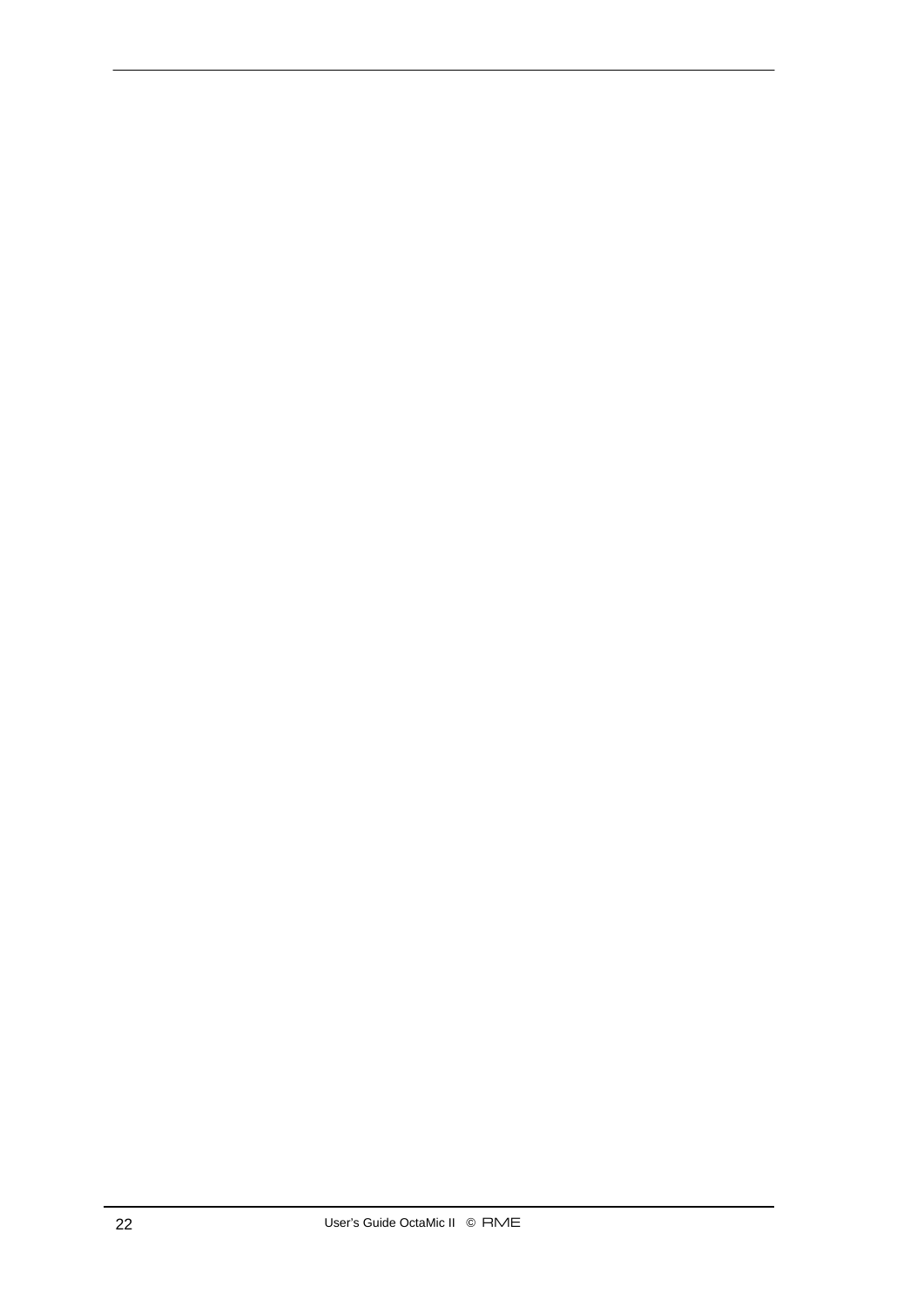



# **OctaMic II**

 **Technical Reference**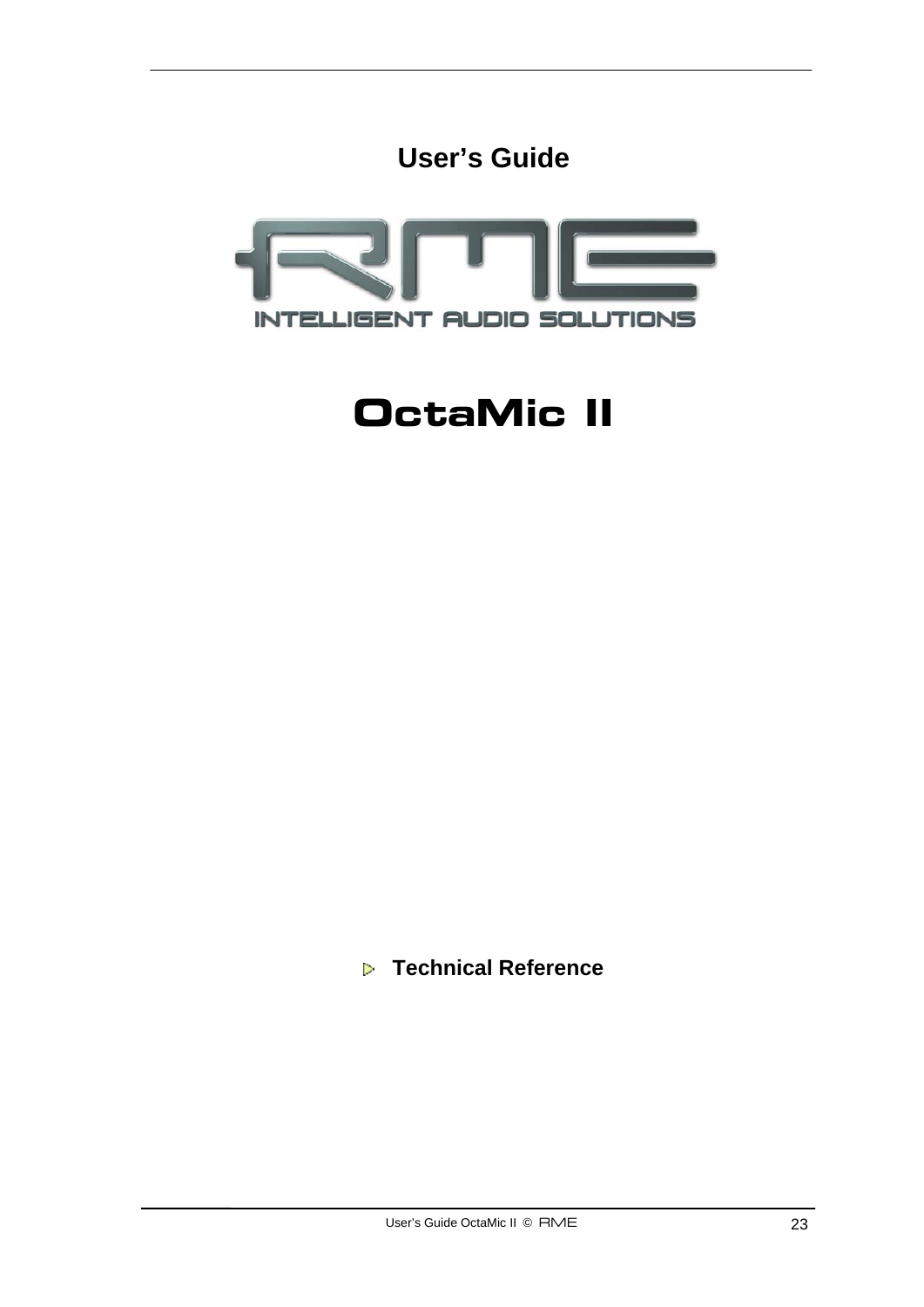# **13. Technical Specifications**

# **13.1 Analog**

#### **Microphone/Line 1-8**

- Input: Neutrik XLR/TRS Combo jack, electronically balanced
- Input impedance: XLR 2 kOhm, TRS 10 kOhm balanced
- Frequency response –0.1 dB: 20 Hz 100 kHz
- Frequency response –0.3 dB: 10 Hz 150 kHz
- THD @ 30 dB Gain: < -106 dB, < 0.0005 %
- THD+N @ 30 dB Gain: < -100 dB, < 0.001 %
- Channel separation: > 110 dB
- CMRR 20 Hz  $-$  20 kHz:  $>$  55 dB
- EIN @ 30 dB Gain @ 150 Ohm: 122 dBu
- EIN @ 40 dB Gain @ 150 Ohm: 126 dBu
- EIN @ 50/60 dB Gain @ 150 Ohm: 128 dBu
- EIN @ 30 dB Gain @ 0 Ohm: 122.5 dBu
- FIN  $@$  40 dB Gain  $@$  0 Ohm; 128.8 dBu
- EIN @ 50/60 dB Gain @ 0 Ohm: 130.3 dBu
- Gain range: +6 dB up to +60 dB
- Maximum input level XLR, Gain +6 dB: +14 dBu
- Maximum input level XLR, Gain +60 dB: -40 dBu
- Maximum input level TRS, Gain +6 dB: +21 dBu
- Maximum input level TRS, Gain +60 dB: -33 dBu

#### **Line Out 1-8**

- Maximum output level: +21 dBu
- Output: 6.3 mm TRS stereo jack, servo-balanced
- Output impedance: 75 Ohm
- Output level switchable Hi Gain / +4 dBu / -10 dBV

#### **AD-Conversion**

- Resolution: 24 bit
- Signal to noise ratio (SNR): 110 dB RMS unweighted, 114 dBA
- Frequency response  $@$  44.1 kHz, -0.5 dB: 5 Hz  $-$  20.6 kHz
- Frequency response  $@96$  kHz,  $-0.5$  dB:  $5$  Hz  $-$  45.3 kHz
- Frequency response @ 192 kHz, -1 dB: 5 Hz 90 kHz
- THD+N: < -110 dB, <  $0.0003$  %
- Channel separation: > 110 dB

# **13.2 Digital Inputs**

#### **AES/EBU**

- 1 x 25-pin D-sub, transformer-balanced, galvanically isolated, according to AES3-1992
- High-sensitivity input stage  $(< 0.3$  Vpp)
- SPDIF compatible (IEC 60958)
- Accepts Consumer and Professional format
- Lock Range: 27 kHz 200 kHz
- Jitter when synced to input signal: < 1 ns
- Jitter suppression: > 30 dB (2.4 kHz)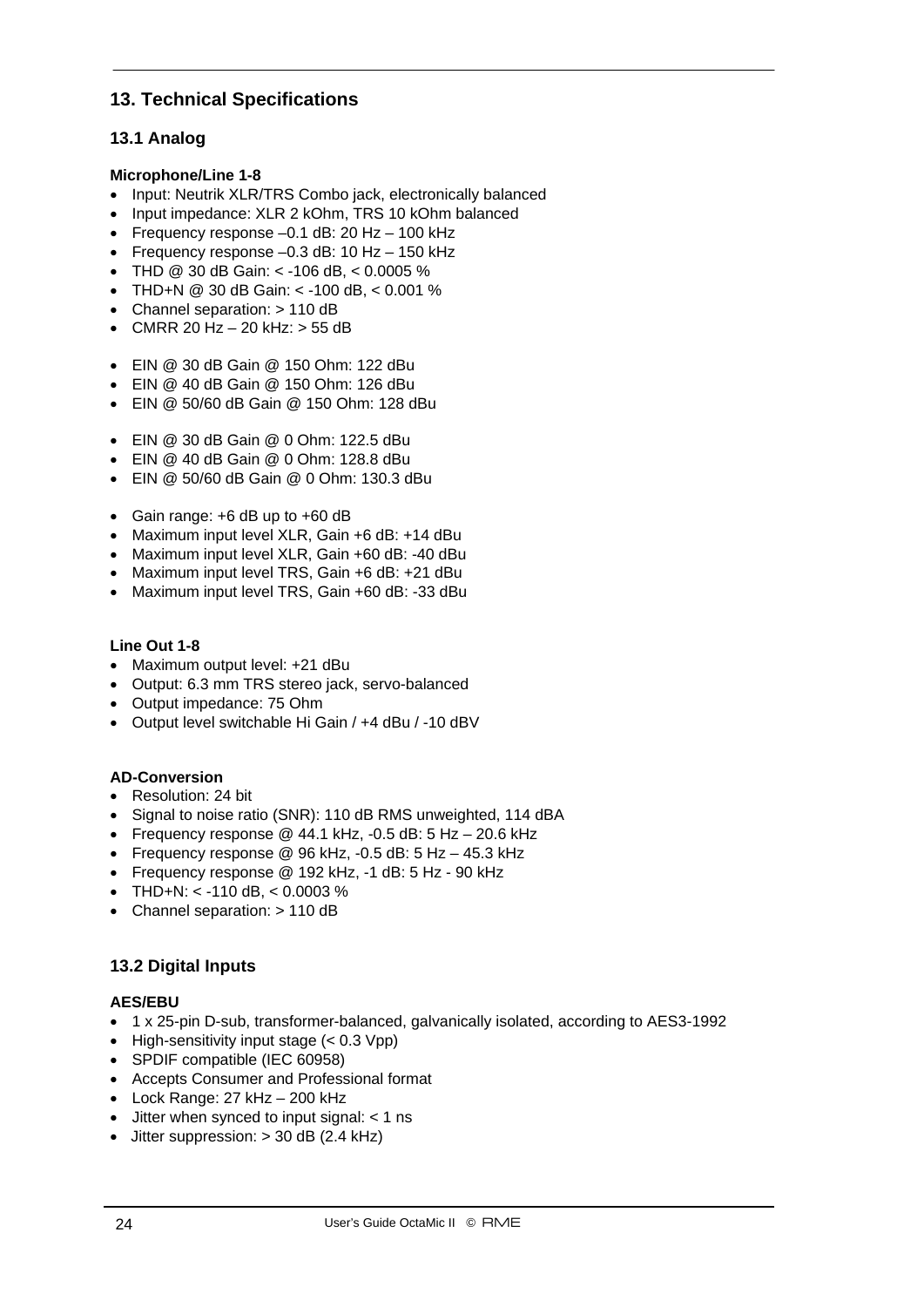#### **Word Clock**

- BNC, not terminated (10 kOhm)
- Switch for internal termination 75 Ohm
- Automatic Double/Quad Speed detection and internal conversion to Single Speed
- SteadyClock guarantees super low jitter synchronization even in varispeed operation
- Transformer coupled, galvanically isolated input
- Not affected by DC-offsets within the network
- Signal Adaptation Circuit: signal refresh through auto-center and hysteresis
- Overvoltage protection
- Level range:  $1.0 \text{ Vpp} 5.6 \text{ Vpp}$
- Lock Range: 27 kHz 200 kHz
- Jitter when synced to input signal: < 1 ns
- Jitter suppression:  $>$  30 dB (2.4 kHz)

#### **13.3 Digital Outputs**

#### **AES/EBU**

- 4 x, transformer-balanced, galvanically isolated, according to AES3-1992
- Output voltage Professional 4.5 Vpp
- Format Professional according to AES3-1992 Amendment 4
- Single Wire: 4 x 2 channels 24 bit, up to 192 kHz

#### **ADAT**

- 2 x TOSLINK
- Standard: 8 channels 24 bit, up to 48 kHz
- S/MUX: 16 channels 24 bit / 48 kHz, equalling 8 channels 24 bit 96 kHz

#### **13.4 Digital**

- Clocks: Internal, AES In, word clock In
- Low Jitter Design: < 1 ns in PLL mode, all inputs
- Internal clock: 800 ps Jitter, Random Spread Spectrum
- Jitter suppression of external clocks: > 30 dB (2.4 kHz)
- Effective clock jitter influence on AD-conversion: near zero
- PLL ensures zero dropout, even at more than 100 ns jitter
- Supported sample rates: 28 kHz up to 200 kHz

#### **13.5 General**

- Power supply: Internal switching PSU, 100 240 V AC, 20 Watts
- Typical power consumption: 14 Watts
- Dimensions including rack ears (WxHxD): 483 x 88 x 242 mm (19" x 3.46" x 9.5")
- Dimensions without rack ears/handles (WxHxD):  $436 \times 88 \times 235$  mm  $(17.2" \times 3.46" \times 9.3")$
- Weight: 2 kg ( 4.4 lbs)
- Temperature range:  $+5^{\circ}$  up to  $+50^{\circ}$  Celsius (41° F up to 122°F)
- Relative humidity: < 75%, non condensing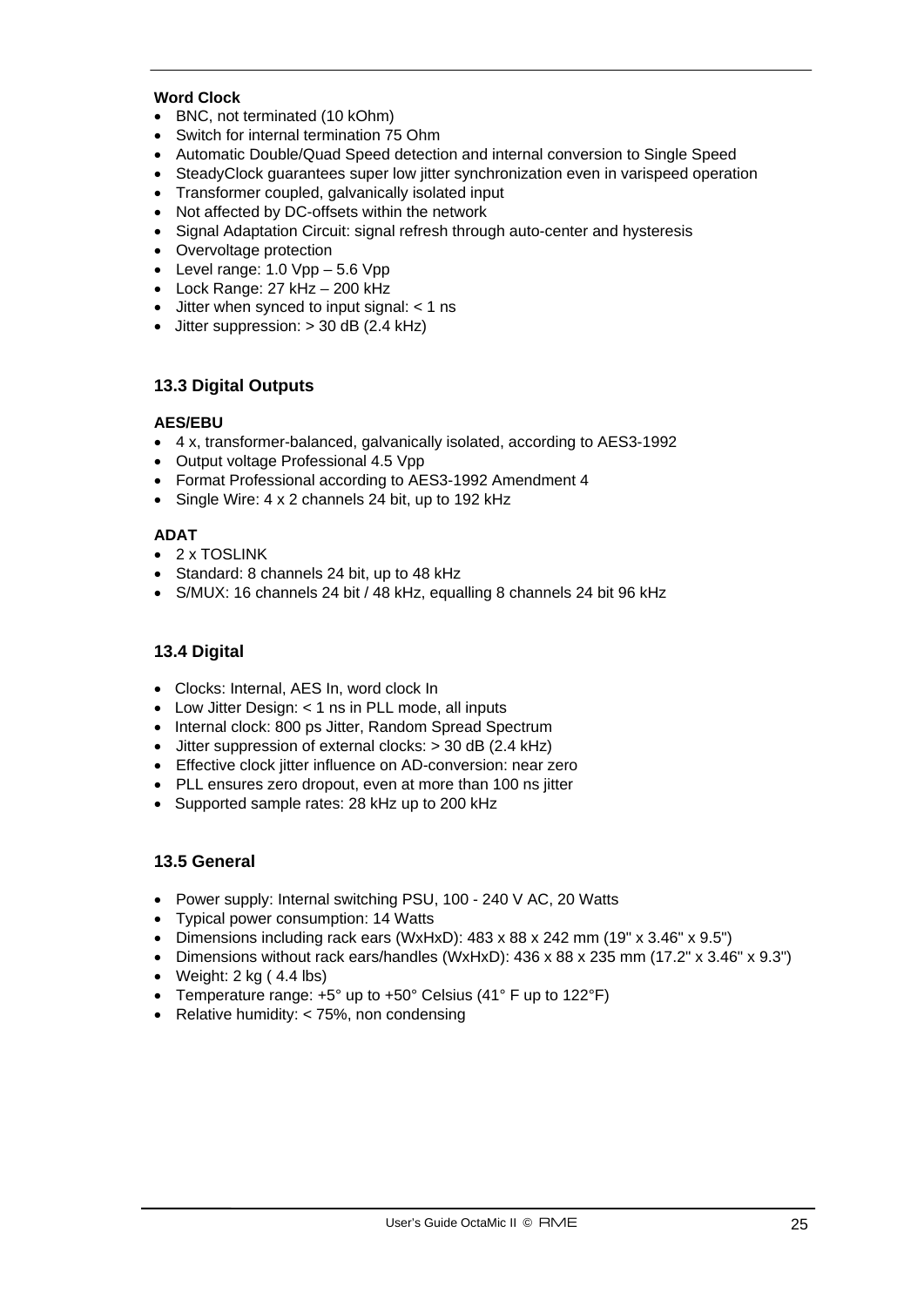#### **13.6 Connector Pinouts**

The pinout of the 25-pin D-sub connector uses the widely spread Tascam scheme, which is also used by Digidesign. Out of the four AES inputs only the first one is used by the OctaMic (Sync).

#### **Tascam / Digidesign:**

| Signal | In     | In      |     |       |                   | <b>ACCORD</b>          |          |
|--------|--------|---------|-----|-------|-------------------|------------------------|----------|
|        | $1/2+$ | $1/2 -$ | 74+ | '3/4- | $161 +$<br>$\sim$ | i/6-<br>$\overline{a}$ |          |
| D-Sub  | 24     | 1 ຕ     |     |       |                   |                        | <u>_</u> |

| Signal Out   Out   Out   Out   Out   Out   Out |    |                                         |  |      |      | Out    |
|------------------------------------------------|----|-----------------------------------------|--|------|------|--------|
|                                                |    | $1/2$ + $1/2$ - $3/4$ + $3/4$ - $5/6$ + |  | 5/6- | 7/8+ | $7/8-$ |
| $D-Sub$                                        | 18 |                                         |  |      |      |        |

GND is connected to pins 2, 5, 8, 11, 16, 19, 22, 25. Pin 13 is not connected.

The Yamaha pinout is quite popular as well. When building a D-sub to D-sub adapter or connection cable, please make sure that the connectors are clearly labelled with *Tascam* and *Yamaha*. The cable can only be used when the Tascam side is connected to a Tascam connector, and the Yamaha side is connected to a Yamaha connector.

#### **Yamaha:**

| Signal | In              | In  | I۳<br> |         | In     | In      |           | In     |
|--------|-----------------|-----|--------|---------|--------|---------|-----------|--------|
|        | 1/2<br>$\sim$ 1 | 1/2 | $3/4+$ | $3/4 -$ | $5/6+$ | $5/6 -$ | $^{7/8+}$ | $7/8-$ |
| D-Sub  |                 | Δ   |        | 15      |        |         |           |        |

| Signal   Out |    |    | Out   Out   Out   Out   Out   Out                            | Out    |
|--------------|----|----|--------------------------------------------------------------|--------|
|              |    |    | $1/2+$   $1/2-$   $3/4+$   $3/4-$   $5/6+$   $5/6-$   $7/8+$ | $7/8-$ |
| $D-Sub$      | 18 | 19 | 20                                                           |        |

GND is connected to pins 9, 10, 11, 12, 13, 22, 23, 24, 25.

The same is true for a direct adapter cable Tascam D-sub to Euphonix D-sub.

#### **Euphonix:**

| Signal | In    | In      | In     | In<br>  | In     | In     | In     |        |
|--------|-------|---------|--------|---------|--------|--------|--------|--------|
|        | $/2+$ | $1/2 -$ | $3/4+$ | $3/4 -$ | $5/6+$ | $5/6-$ | $7/8+$ | $7/8-$ |
| D-Sub  | 15    |         |        |         | 18     |        |        |        |

|         |    | Signal Out   Out   Out   Out   Out   Out   Out              |    |    |  | Out    |
|---------|----|-------------------------------------------------------------|----|----|--|--------|
|         |    | $1/2$ + $1/2$ - $3/4$ + $3/4$ - $5/6$ + $5/6$ - $7/8$ + $1$ |    |    |  | $7/8-$ |
| $D-Sub$ | 21 |                                                             | 22 | 24 |  | 25     |

GND is connected to pins 3, 6, 9, 12, 14, 17, 20, 23. Pin 1 is not connected.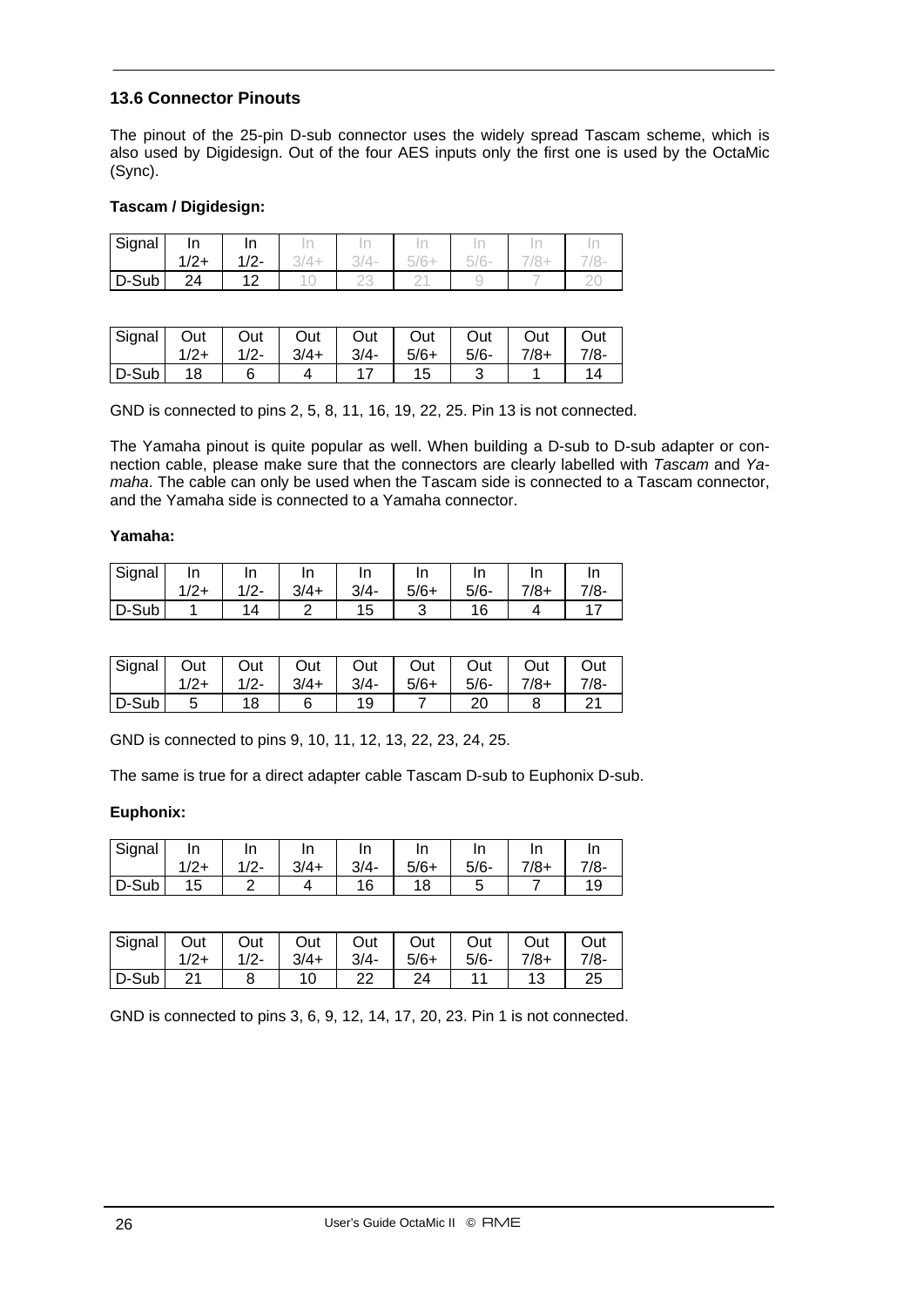#### **XLR sockets analog input and output**

The XLR connectors of the analog inputs and outputs are wired according to international standards:

 $1 =$  GND (shield)  $2 = + (hot)$  $3 = -$  (cold)

The servo balanced input and output circuitry allows to use unbalanced connections with no loss in level. For this to work, pins 3 (-) and 1 (GND) have to be connected inside the XLR connector.

#### **TRS jacks analog input and output**

The stereo  $\frac{1}{4}$ " TRS jacks of the analog inputs and outputs are wired according to international standards:

 $Tip = + (hot)$  $Ring = -$  (cold) Sleeve = GND

The servo balanced input and output circuitry allows to use monaural TS jacks (unbalanced) with no loss in level. This is the same as when using a TRS-jack with ring connected to ground.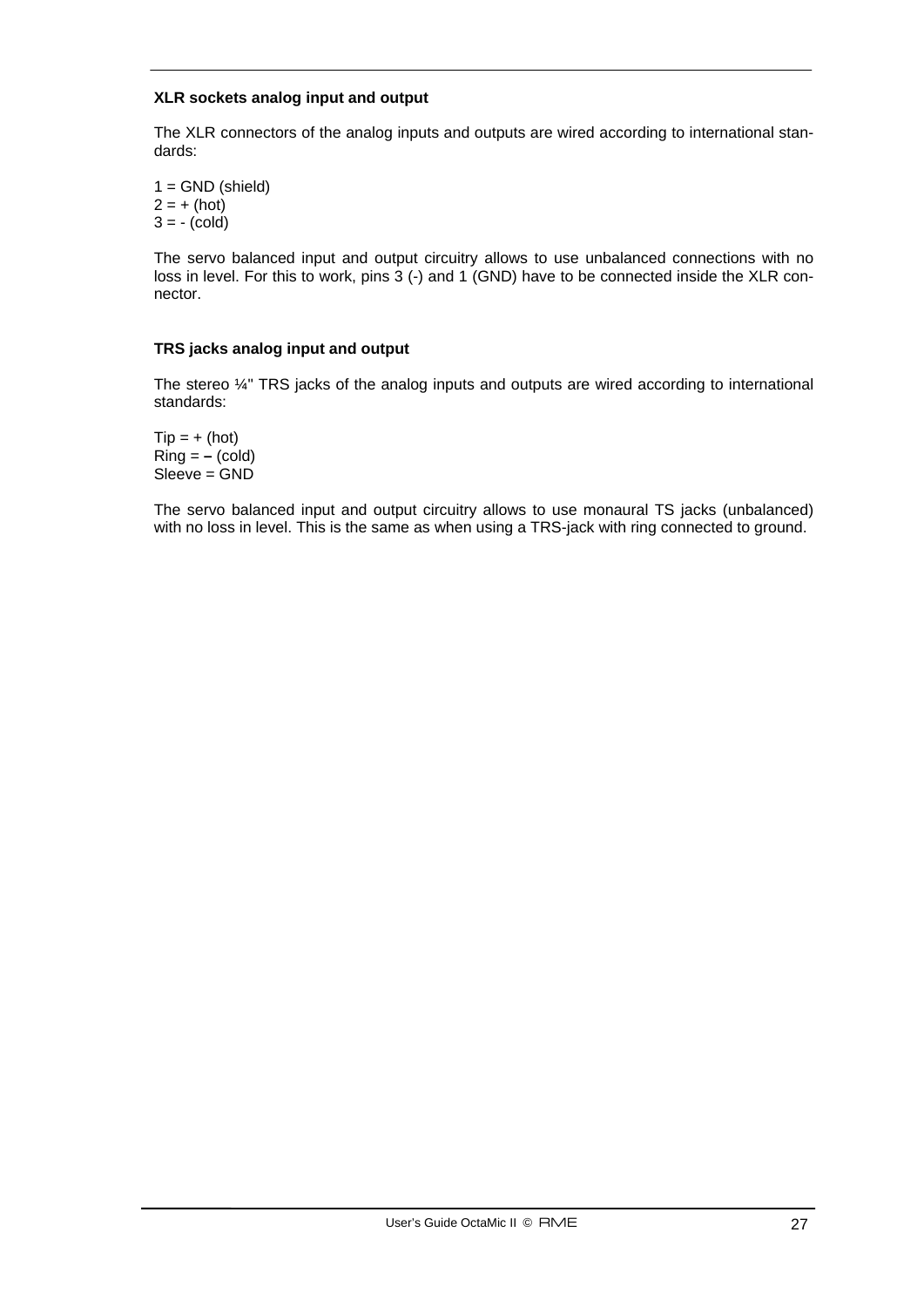# **14. Technical Background**

#### **14.1 Terminology**

#### **Single Speed**

Sample rate range originally used in Digital Audio. Typical applications are 32 kHz (digital radio broadcast), 44.1 kHz (CD), and 48 kHz (DAT).

#### **Double Speed**

Doubles the original sample rate range, in order to achieve higher audio quality and improved audio processing. 64 kHz is practically never used, 88.2 kHz is quite rare in spite of certain advantages. 96 kHz is a common format. Sometimes called **Double Fast**.

#### **Quad Speed**

Controversially discussed way of ensuring hi-end audio quality and processing by quadrupling the sample frequency. 128 kHz is non-existent, 176.4 kHz is rare, if at all then 192 kHz is used, e.g. for DVD Audio.

#### **Single Wire**

Standard audio data transfer, where the audio signal's sample rate is equal to the rate of the digital signal. Used from 32 to 192 kHz. Sometimes called **Single Wide**.

#### **Double Wire**

Before 1998 there were no receiver/transmitter circuits available that could receive or transmit more than 48 kHz. Higher sample rates were transferred by splitting odd and even bits across the L/R channels of a single AES connection. This provides for twice the data rate, and hence twice the sample rate. A stereo signal subsequently requires two AES/EBU ports.

The Double Wire method is an industry standard today, however it has a number of different names, like **Dual AES**, **Double Wide**, **Dual Line** and **Wide Wire**. The AES3 specification uses the uncommon term *Single channel double sampling frequency mode*. When used with the ADAT format, the term S/MUX is commonly used.

Double Wire not only works with Single Speed signals, but also with Double Speed. As an example, Pro Tools HD, whose AES receiver/transmitter only work up to 96 kHz, uses Double Wire to transmit 192 kHz. Four channels of 96 kHz turn into two channels of 192 kHz.

#### **Quad Wire**

Similar to Double Wire, with samples of one channel spread across four channels. This way single speed devices can transmit up to 192 kHz, but need two AES/EBU ports to transmit one channel. Also called **Quad AES**.

#### **S/MUX**

Since the ADAT hardware interface is limited to Single Speed, the Double Wire method is used for sample rates up to 96 kHz, but usually referred to as S/MUX (Sample Multiplexing). An ADAT port supports four channels this way.

#### **S/MUX4**

The Quad Wire method allows to transmit two channels at up to 192 kHz via ADAT. The method is referred to as S/MUX4.

Note: All conversions of the described methods are lossless. The existing samples are just spread or re-united between the channels.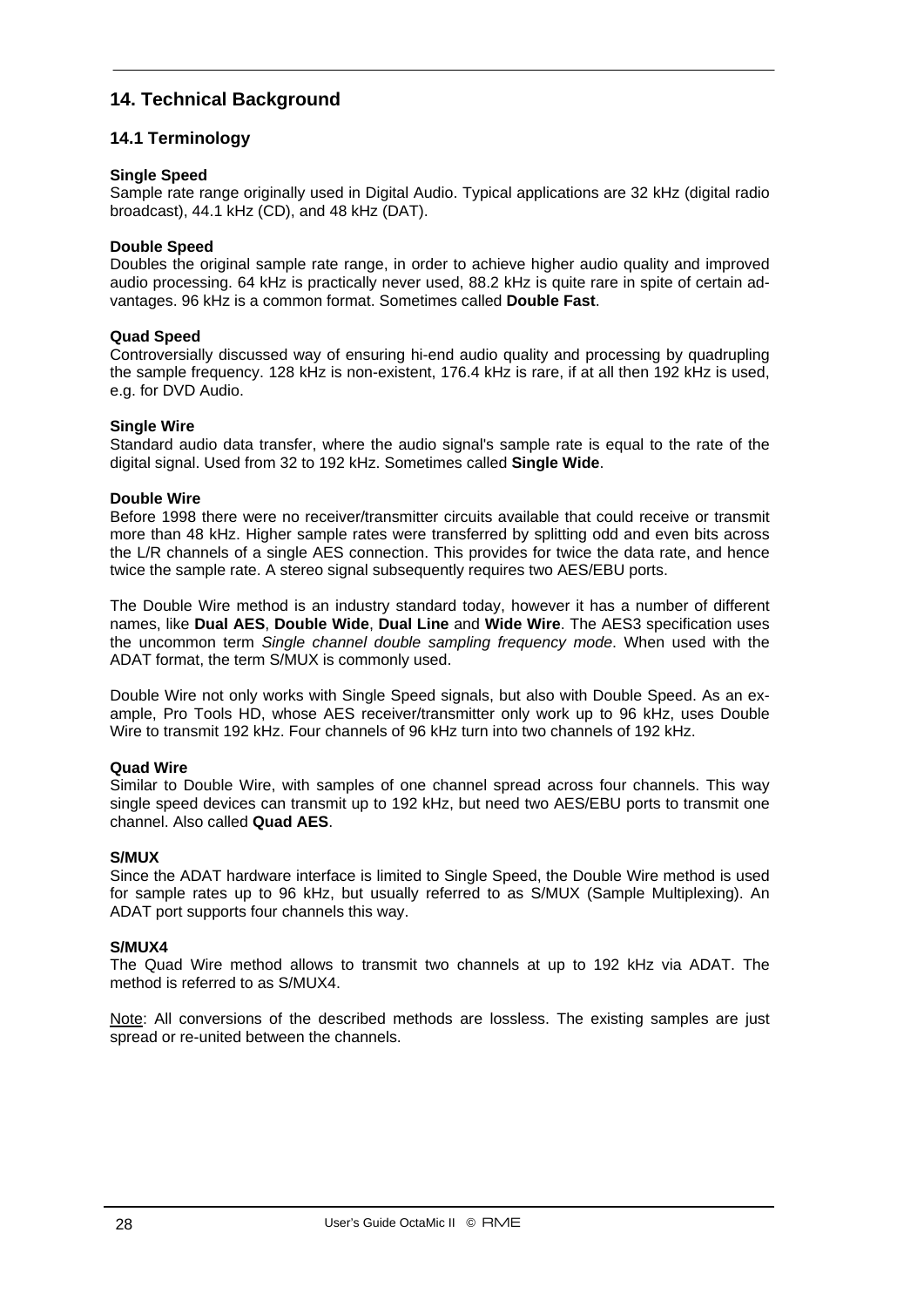### **14.2 DS - Double Speed**

When activating the *Double Speed* mode the OctaMic II operates at double sample rate. The internal clock 44.1 kHz turns to 88.2 kHz, 48 kHz to 96 kHz. The internal resolution is still 24 bit.

Sample rates above 48 kHz were not always taken for granted, and are still not widely used because of the CD format (44.1 kHz) dominating everything. Before 1998 there were no receiver/transmitter circuits available that could receive or transmit more than 48 kHz. Therefore a work-around was used: instead of two channels, one AES line only carries one channel, whose odd and even samples are being distributed to the former left and right channels. By this, you get the double amount of data, i. e. also double sample rate. Of course in order to transmit a stereo signal two AES/EBU ports are necessary then.

This transmission mode is called *Double Wire* in the professional studio world, and is also known as *S/MUX (Sample Multiplexing)* in connection with the ADAT format.

Not before February 1998, Crystal shipped the first 'single wire' receiver/transmitters that could also work with double sample rate. It was then possible to transmit two channels of 96 kHz data via one AES/EBU port.

But *Double Wire* is still far from being dead. On one hand, there are still many devices which can't handle more than 48 kHz, e. g. digital tape recorders. But also other common interfaces like ADAT or TDIF are still using this technique.

Because the ADAT interface does not allow for sampling frequencies above 48 kHz (a limitation of the interface hardware), the OctaMic II automatically uses *Sample Multiplexing* in DS mode. One channel's data is distributed to two channels according to the following table:

| Analog In   |       |                   |                   |                   |                   |                   |                   |                   |
|-------------|-------|-------------------|-------------------|-------------------|-------------------|-------------------|-------------------|-------------------|
| DS Signal   | 1/2   | 3/4               | 5/6               | 7/8               |                   | 3/4               | 5/6               | 7/8               |
| <b>Port</b> | ADAT1 | ADAT <sub>1</sub> | ADAT <sub>1</sub> | ADAT <sub>1</sub> | ADAT <sub>2</sub> | ADAT <sub>2</sub> | ADAT <sub>2</sub> | ADAT <sub>2</sub> |

As the transmission of double rate signals is done at standard sample rate (Single Speed), the ADAT outputs still deliver 44.1 kHz or 48 kHz.

#### **14.3 QS – Quad Speed**

Due to the small number of available devices that use sample rates up to 192 kHz, but even more due to a missing real world application (CD...), Quad Speed has had no broad success so far. An implementation of the ADAT format as double S/MUX (S/MUX4) results in only two channels per optical output. Therefore the OctaMic II does not support this mode at the ADAT outputs.

The AES outputs provide 192 kHz as Single Wire only.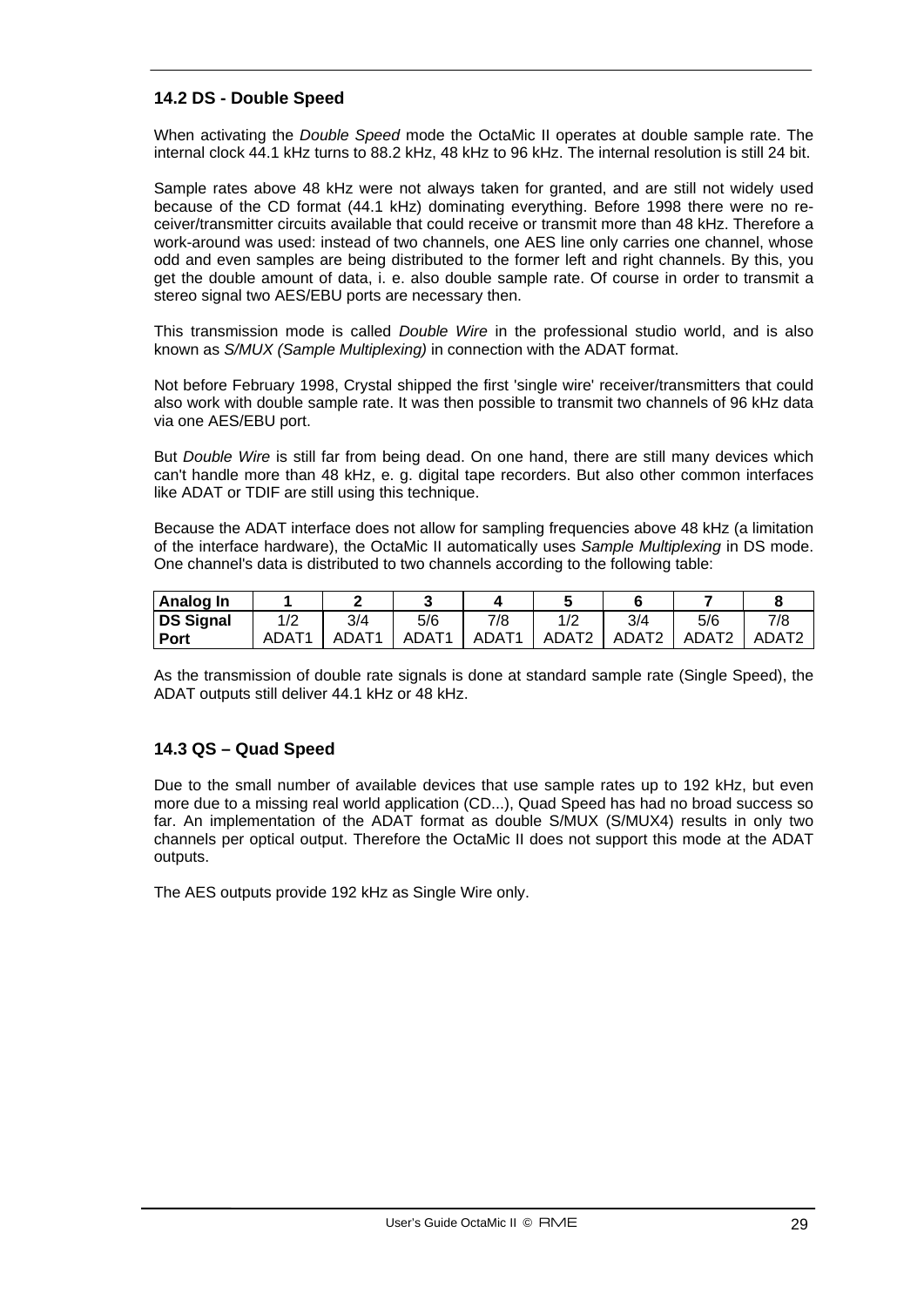#### **14.4 AES/EBU - SPDIF**

The most important electrical properties of 'AES' and 'SPDIF' can be seen in the table below. AES/EBU is the professional balanced connection using XLR plugs. The standard is being set by the *Audio Engineering Society* based on the AES3-1992. For the 'home user', SONY and Philips have omitted the balanced connection and use either Phono plugs or optical cables (TOSLINK). The format called S/P-DIF (SONY/Philips Digital Interface) is described by IEC 60958.

| <b>Type</b>    | AES3-1992                      | <b>IEC 60958</b>      |
|----------------|--------------------------------|-----------------------|
| Connection     | <b>XLR</b>                     | RCA / Optical         |
| Mode           | <b>Balanced</b>                | Unbalanced            |
| Impedance      | 110 Ohm                        | 75 Ohm                |
| Level          | 0.2 V up to 5 Vpp              | $0.2$ V up to 0.5 Vpp |
| Clock accuracy | not specified                  | $l: \pm 50$ ppm       |
|                |                                | II: 0.1%              |
|                |                                | III: Variable Pitch   |
| Jitter         | < 0.025 UI (4.4 ns @ 44.1 kHz) | not specified         |

Besides the electrical differences, both formats also have a slightly different setup. The two formats are compatible in principle, because the audio information is stored in the same place in the data stream. However, there are blocks of additional information, which are different for both standards. In the table, the meaning of the first byte (#0) is shown for both formats. The first bit already determines whether the following bits should be read as Professional or Consumer information.

| <b>Byte</b> | Mode | Bit 0 |        |          |          |  |        |              |  |
|-------------|------|-------|--------|----------|----------|--|--------|--------------|--|
|             | Pro  | P/C   | Audio? | Emphasis |          |  | Locked | Sample Freq. |  |
|             | Con  | P/C   | Audio? | JODV     | Emphasis |  |        | Mode         |  |

It becomes obvious that the meaning of the following bits differs quite substantially between the two formats. If a device like a common DAT recorder only has an SPDIF input, it usually understands only this format. In most cases, it will switch off when being fed Professional-coded data. The table shows that a Professional-coded signal would lead to malfunctions for copy prohibition and emphasis, if being read as Consumer-coded data.

Nowadays many devices with SPDIF input can handle Professional subcode. Devices with AES3 input almost always accept Consumer SPDIF (passive cable adapter required).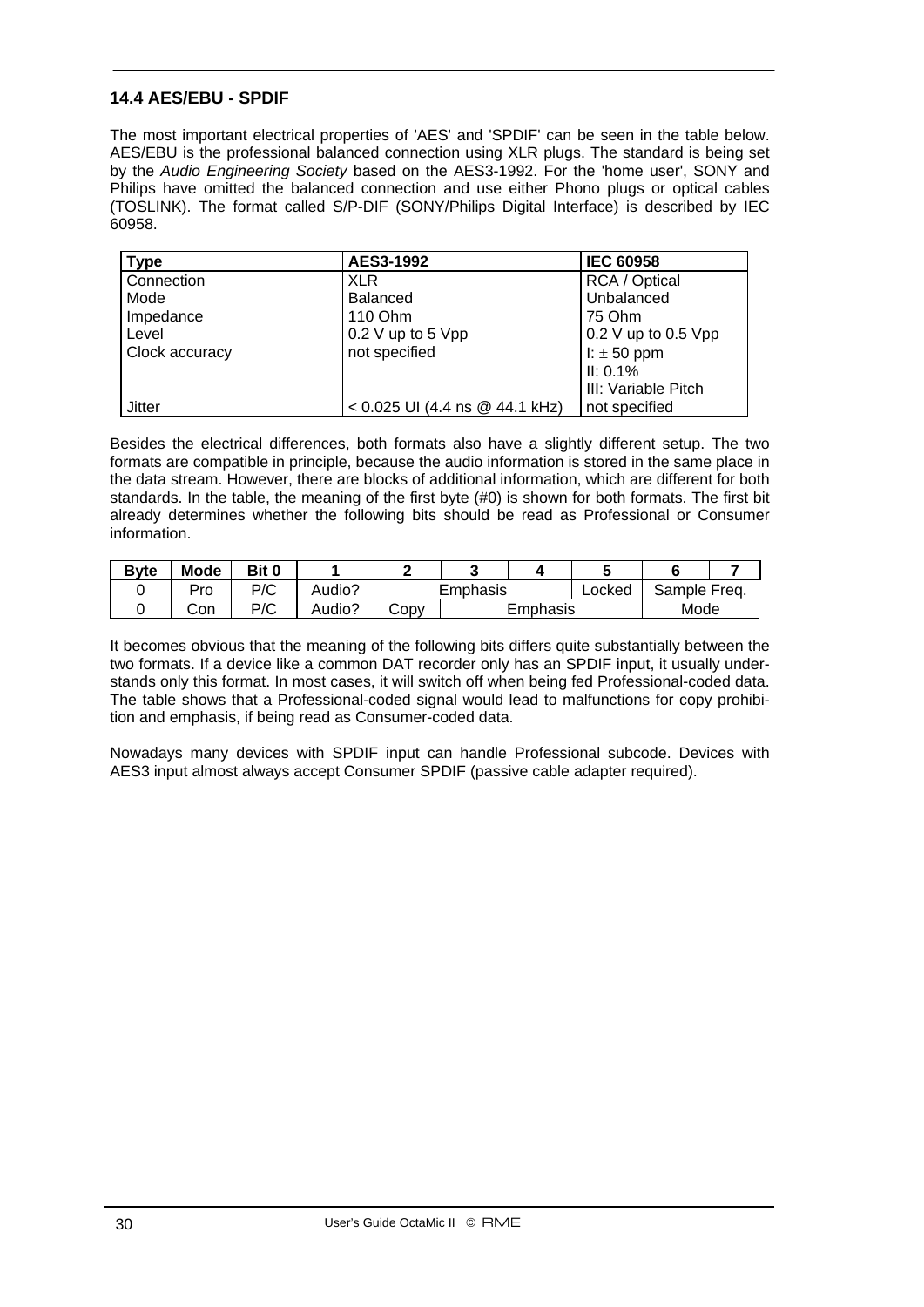### **14.5 SteadyClock**

The SteadyClock technology of the OctaMic II guarantees an excellent performance in all clock modes. Its highly efficient jitter suppression refreshes and cleans up any clock signal, and provides it as reference clock at the word clock output.

Usually a clock section consists of an analog PLL for external synchronization and several quartz oscillators for internal synchronisation. SteadyClock requires only one quartz, using a frequency not equalling digital audio. Latest circuit designs like hi-speed digital synthesizer, digital PLL, 100 MHz sample rate and analog filtering allow RME to realize a completely newly developed clock technology, right within the FPGA at lowest costs. The clock's performance exceeds even professional expectations. Despite its remarkable features, SteadyClock reacts quite fast compared to other techniques. It locks in fractions of a second to the input signal, follows even extreme varipitch changes with phase accuracy, and locks directly within a range of 28 kHz up to 200 kHz.

SteadyClock has originally been developed to gain a stable and clean clock from the heavily jittery MADI data signal. The embedded MADI clock suffers from about 80 ns jitter, caused by the time resolution of 125 MHz within the format. Common jitter values for other devices are 5 ns, while a very good clock will have less than 2 ns.

The picture to the right shows the MADI input signal with 80 ns of jitter (top graph, yellow). Thanks to Steady-Clock this signal turns into a clock with less than 2 ns jitter (lower graph, blue).

Using the input sources of the OctaMic II, word clock and AES/EBU, you'll most probably never experience such high jitter values. But SteadyClock is not only ready for them, it would handle them just on the fly.

The screenshot to the right shows an extremely jittery word clock signal of about 50 ns jitter (top graph, yellow). Again SteadyClock provides an extreme clean-up. The filtered clock shows less than 2 ns jitter (lower graph, blue).



The cleaned and jitter-freed signal can be used as reference clock for any application, without any problem. The signal processed by SteadyClock is of course not only used internally, but is also used to clock the digital outputs ADAT and AES/EBU.